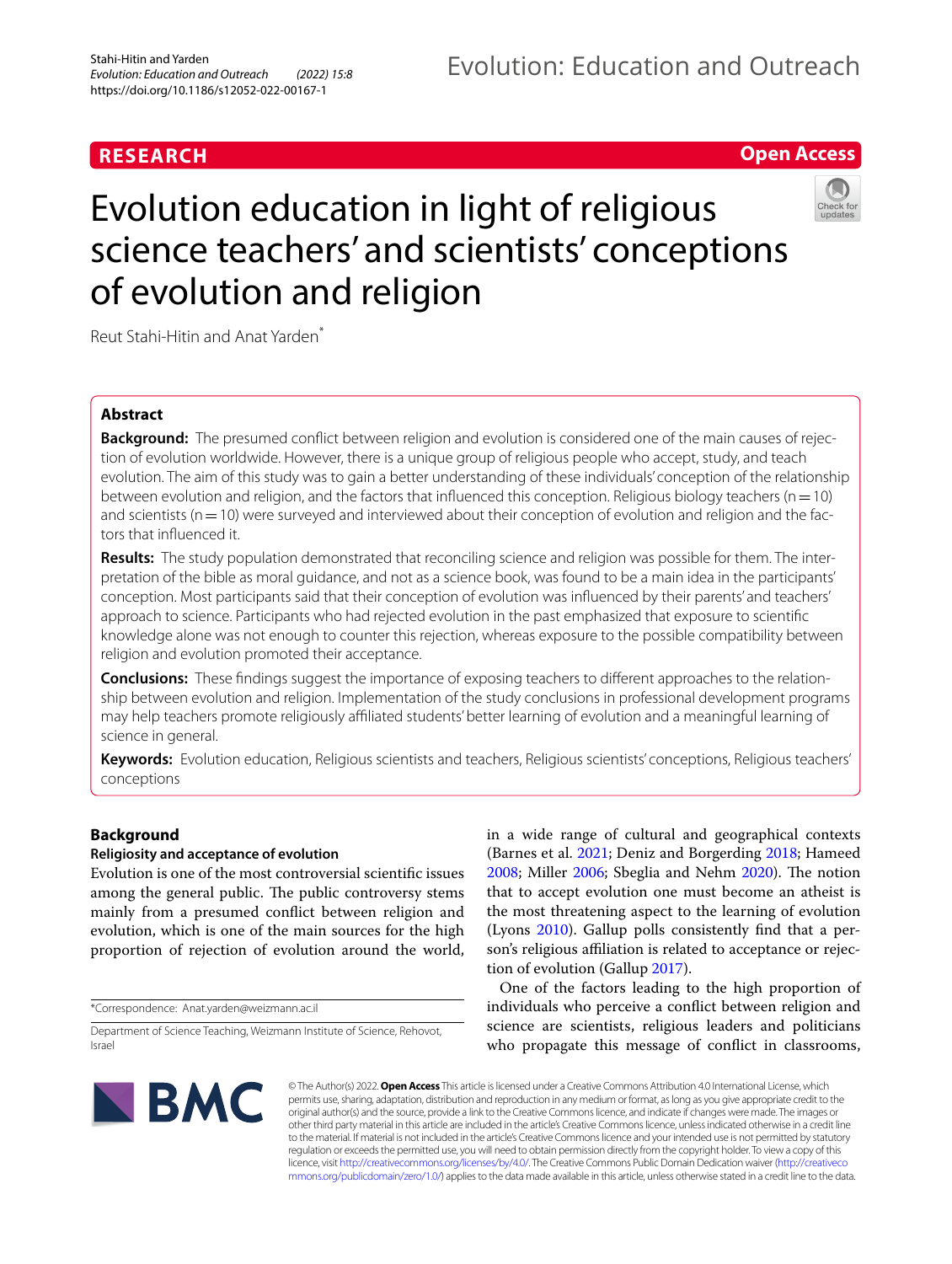religious institutions, popular culture, and the media. Some religious leaders promulgate the confict by claiming that evolutionary theory must contradict religion and religious faith (Barnes and Brownell [2017](#page-14-7)). Some researchers who study evolution education even claim that: "Harmonious coexistence between science/evolution and religion is illusory. They are destined to interact in confict due to the inherent incompatibility between scientifc rationalism/empiricism and the belief in supernatural causation" (Paz-y-Miño-C and Espinosa [2013\)](#page-14-8).

The perceived conflict between evolution and religion may be exacerbated by diferences in religious cultures and religious beliefs between scientists and the public (Ecklund et al. [2016\)](#page-14-9). Academic science has a disproportionately large number of people raised with no religion, potentially producing many more people who do not believe in God (Ecklund and Schitle [2014\)](#page-14-10). Evolutionary biologists have the lowest rate of religiosity among any discipline polled (Graffin and Provine [2007](#page-14-11)). Whereas the public struggles with how to situate their religious beliefs with claims of evolutionary theory, many biologists are unlikely to experience the same struggles (Alters and Nelson [2002\)](#page-14-12). However, it was found that when scientists think their peers have a positive view of religion, they are less likely to agree there is a confict between science and religion (Ecklund and Park [2009](#page-14-13)). In a study that examined religion among academic scientists in the USA, Ecklund and Schitle ([2014](#page-14-10)) found that scientists who identify themselves as Jewish were the only religious identity category in the study population that has a much higher proportion of religious adherents than the general population (most identify themselves as reformed or liberal). In addition, Dunk andWiles [\(2022\)](#page-14-14) found that acceptance of evolution among Jewish students was the highest compared to students who identify themselves with other religions. Examining the perception of orthodox Jews who accept religion and science may help in understanding this phenomenon.

Accepting the concept of evolution is important for the advancement of biological sciences and has many implications for individual citizens' daily lives. Not accepting biological evolution limits people's ability to make informed decisions about a wide range of phenomena that have personal and global ramifcations (Nadelson and Hardy [2015](#page-14-15)). Religiosity, the main factor infuencing acceptance of evolution, explains far more variability than the understanding of evolution, and as religiosity increases, acceptance of evolution decreases (Allmon [2011](#page-14-16); Alters and Nelson [2002;](#page-14-12) Barnes and Brownell [2017](#page-14-7); Eve et al. [2010;](#page-14-17) Winslow et al. [2011\)](#page-15-0). Students' religious beliefs have been shown to be the main factor predicting whether they will accept evolution (Truong et al. [2018](#page-15-1); Unsworth and Voas [2018](#page-15-2)), although recently Barnes et al.

([2021\)](#page-14-0) demonstrated that students' perceived confict between religion and evolution is a better predictor of acceptance than religiosity or understanding.

Despite the common notion that religious beliefs confict with evolutionary theory, many philosophers, theologians and scientists have discussed a range of possible ways to view potential compatibility between evolution and religion (Pear et al. [2015](#page-14-18); Yasri et al. [2013\)](#page-15-3). In addition, 16,000 religious leaders (Christian, Jews, and Buddhists) signed a letter supporting potential compatibility between evolution and religion, known as "the Clergy Letter Project" (Zimmerman [2018\)](#page-15-4). Therefore, there are religious solutions to the confict, although they are unlikely to be commonly known among the general public, as already noted.

The controversy around evolution and religion is one particular example of the larger relationship between science and religion, which presents a complex history of interaction that includes frequent controversy and mutual suspicion, but also ongoing cooperation and accommodation (Shane et al. [2016;](#page-15-5) Yasri et al. [2013](#page-15-3)) provided a comprehensive review of the various taxonomies described in the literature and summarized the diferent views according to their similarities and diferences (see "[Methods](#page-2-0)" section below). In addition to synthesizing a taxonomy, Yasri et al. ([2013](#page-15-3)) developed a standardized research tool, based on that taxonomy, that enabled identifying the diferent views of their research objectives and comparing existing and future studies. The tool used by Yasri et al. [\(2013](#page-15-3)) is presented in detail in ["Methods"](#page-2-0) section.

#### **Acceptance of evolution in Israel**

Israel is a multicultural country. Most of its population is Jewish (74.1%), 21.0% is Arab (Muslim, Christian and Druze), and other minorities make up the remaining 4.9% (Israel Central Bureau of Statistics [2019\)](#page-14-19). The Jewish population is composed of 44% who defne themselves as secular, 35.1% as traditional, 10.9% as religious (modern Orthodox), 9.7% as ultra-Orthodox, and 0.3% unknown (Israel Central Bureau of Statistics [2016](#page-14-20)). A survey that examined Jewish Israeli beliefs showed that 80% of the Jewish population in Israel believes in god (Arian and Keissar-Sugarmen [2012\)](#page-14-21). When Israeli Jews from different sectors were asked to choose whether: "humans and other living things: have evolved over time" or "have existed in their present form since the beginning of time," about half of them (53%) chose the frst option, indicating an acceptance of evolution, while 43% chose the second option, indicating rejection of evolution. The percentages of those who accepted evolution among each sector were: 83% of secular Jews, 35% of traditional Jews, 11% of modern Orthodox Jews and 3% of ultra-Orthodox Jews (Pew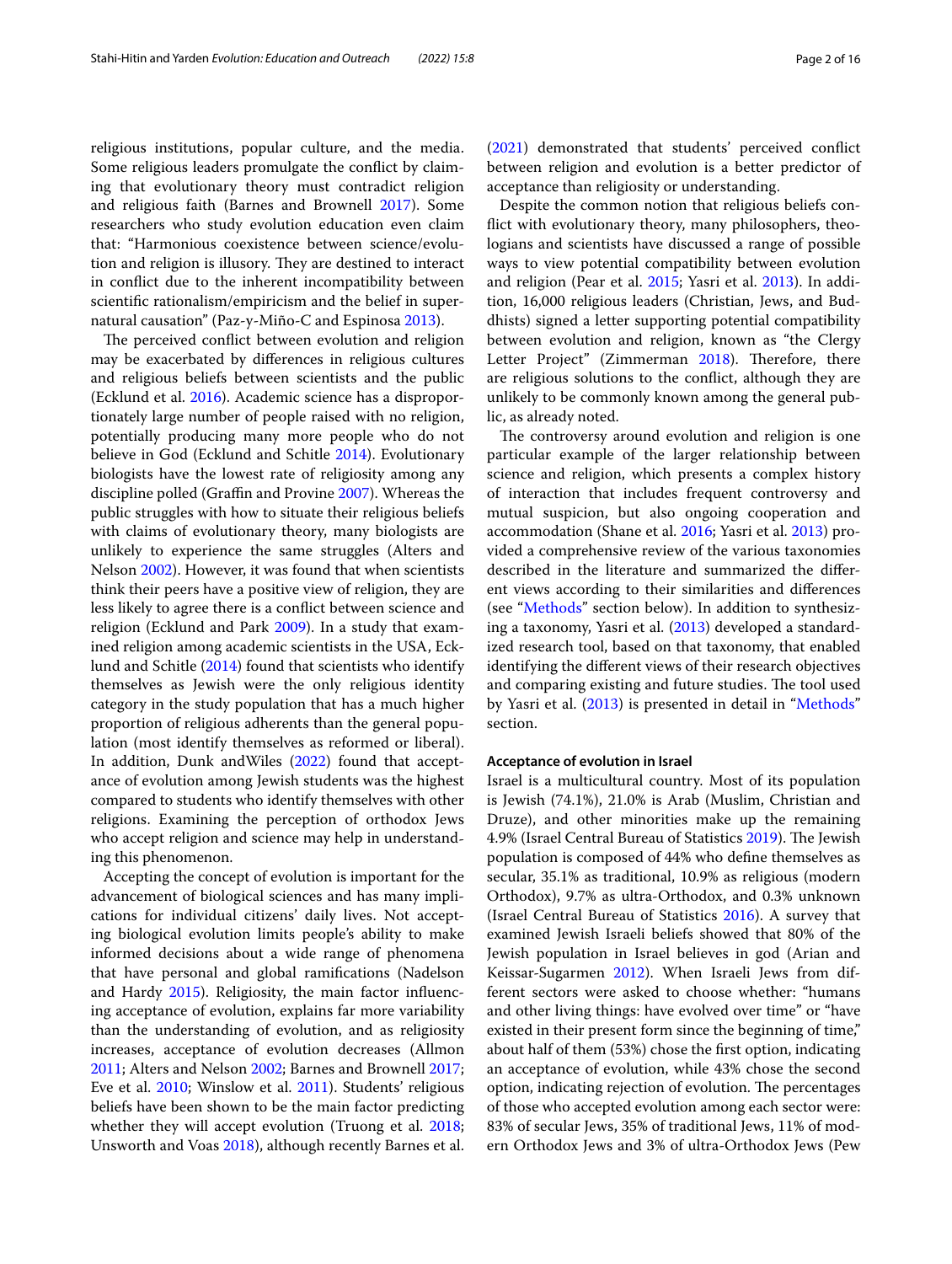Research Center [2016\)](#page-14-22). Thus, as most religious people in Israel tend to reject evolution, we sought to understand the conception of the minority religious people who do not reject evolution. The study population was composed of modern Orthodox and ultra-Orthodox Jews who accept evolution.

## **Rationale and research questions**

As already noted, evolution is one of the most controversial scientifc issues among the general public, mainly because of a presumed confict between religion and evolution. However, there is a unique group of religious people who accept, study, and teach evolution. Understanding how religious scientists and teachers reconcile these seemingly contradictory domains of their lives evolution and religion, and the factors that infuence their conception of them, is important for evolution education for several reasons: frst, as we have shown previously (Stahi-Hitin and Yarden, [2022](#page-15-6)) many teachers in Israel report that their students reject evolution because of a presumed conflict between evolution and religion. The scientists and teachers who were chosen for this study are religious and see no contradiction between religion and evolution; therefore understanding their conception of these topics may help teachers become familiar with possible answers for their students. In addition, understanding the factors that shaped the participants' conceptions may help in creating useful teaching strategies toward students accepting that there is no contradiction between religion and evolution.

In this study, we attempt to answer the following research questions:

- 1. How do religious biology teachers and scientists conceive the possible relationship between religion and science in general, and evolution and creation in particular?
- 2. What do the participants feel infuenced their conception of the possible relationship between religion and science?
- 3. What additional factors might have infuenced the participants' acceptance of evolution?

## <span id="page-2-0"></span>**Methods**

#### **Population**

The participants of this study were religious biology teachers ( $n=10$ ) and scientists ( $n=10$ ). Their academic degrees, ages, and Measure of Acceptance of the Theory of Evolution (MATE) questionnaire (Rutledge and Warden [1999](#page-14-23)) scores (see below) are shown in Table [1.](#page-2-1) All of the participants defned themselves as modern Orthodox, except S7, who defned himself as ultra-Orthodox.

| ianic i           | $\mu$ and chequence $\mu$ is $\mu$ of $\mu$ is $\mu$ is $\mu$ is $\mu$ is $\mu$ is $\mu$ is $\mu$ is $\mu$ is $\mu$ |     |             |  |  |  |  |
|-------------------|---------------------------------------------------------------------------------------------------------------------|-----|-------------|--|--|--|--|
| Code <sup>a</sup> | <b>Education</b> <sup>b</sup>                                                                                       | Age | <b>MATE</b> |  |  |  |  |
| T1                | MSc (ST)                                                                                                            | 33  | 89          |  |  |  |  |
| T <sub>2</sub>    | PhD (ST)                                                                                                            | 54  | 92          |  |  |  |  |
| T <sub>3</sub>    | Ma (ST)                                                                                                             | 27  | 95          |  |  |  |  |
| T4                | PhD (ST)                                                                                                            | 80  | 86          |  |  |  |  |
| T <sub>5</sub>    | PhD (ST)                                                                                                            | 52  | 80          |  |  |  |  |
| T <sub>6</sub>    | BEd (ST)                                                                                                            | 38  | 95          |  |  |  |  |
| T7                | PhD (STS)                                                                                                           | 43  | 99          |  |  |  |  |
| T <sub>8</sub>    | MSc (BIO)                                                                                                           | 48  | 65          |  |  |  |  |
| T <sub>9</sub>    | MSc (ST)                                                                                                            | 63  | 85          |  |  |  |  |
| T10               | BSc (BIO)                                                                                                           | 63  | 65          |  |  |  |  |
| S1                | PhD (STS)                                                                                                           | 43  | 94          |  |  |  |  |
| S <sub>2</sub>    | MSc (BIO)                                                                                                           | 46  | 89          |  |  |  |  |
| S3                | PhD (BIO)                                                                                                           | 41  | 85          |  |  |  |  |
| S4                | MSc (BIO)                                                                                                           | 28  | 100         |  |  |  |  |
| S <sub>5</sub>    | MSc (GEO)                                                                                                           | 32  | 100         |  |  |  |  |
| S6                | PhD (ANT)                                                                                                           | 39  | 80          |  |  |  |  |
| S7                | PhD (BIO)                                                                                                           | 27  | 74          |  |  |  |  |
| S8                | Professor (BIO)                                                                                                     | 47  | 100         |  |  |  |  |
| S9                | Professor (GEO)                                                                                                     | 57  | 94          |  |  |  |  |
| <b>S10</b>        | PhD (BIO)                                                                                                           | 37  | 94          |  |  |  |  |

<span id="page-2-1"></span>**Table 1** Participants' profle (n=20)

<sup>a</sup> T: teachers, S: scientists

<sup>b</sup> The different disciplines of the participants-ST: science teaching; STS: science, technology, society; BIO: biology; GEO: geology; ANT: anthropology

Seventeen of the participants learned evolution through formal academic education and biology lessons in high school. Three teachers-T5, T8, T10-learned evolution through informal means, such as general courses and museums.

## **Research design**

#### *Pre‑interview questionnaire*

The participants received an online questionnaire before the interview (Appendix  $1\,25$ ) in which they were asked to answer demographic questions (to understand the variation in the sample), such as their age, education, self-religious defnition, and whether they think there is a confict between evolution and religion, ranked on a 1–5 Likert scale. To assess the participants' level of acceptance of evolution, they were asked to answer the MATE questionnaire, which has been used as a main tool to assess acceptance of evolution in diferent popu-lations (Rutledge and Warden [1999](#page-14-23)). The questionnaire consists of 20 items ranked on a Likert scale, with each item assigned 1–5 points, so that possible scores for the MATE range from 100 (highest acceptance) to 20 (rejection).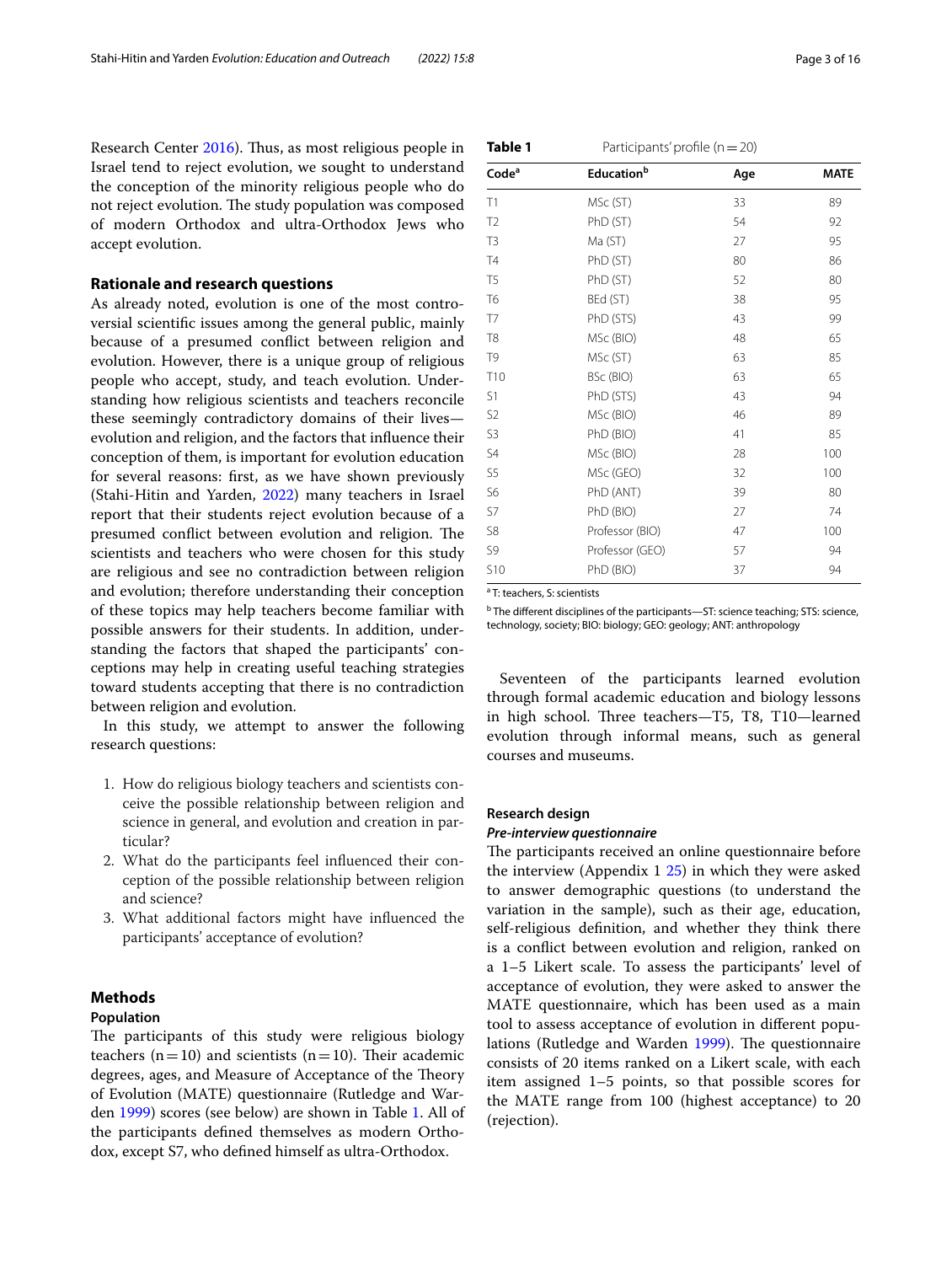As the MATE was criticized in the literature (e.g., Neu-mann et al. [2011;](#page-14-24) Smith [2010](#page-15-7)), choosing it as the instrument for assessing acceptance may add a limitation to the research (see "[Discussion](#page-9-0)"), but as it was used as a secondary tool and triangulation was conducted using two additional methods, we believe the efect is negligible.

#### *Interviews with teachers and scientists*

Religious biology teachers and scientists ( $n=20$ , Table [1](#page-2-1)) were interviewed in a semi-structured in-depth interview of 90 min (on average) about their conception of evolution and religion and the factors that may have afected it, including whether they had rejected evolution in the past and their source of knowledge about evolution. The goal was to obtain in-depth explanations of their conceptions of the science–religion relationship in general and the evolution–creation controversy in particular (Appendix 2 [26\)](#page-13-0). Two possible limitations of the interviews are important to note: (1) most of the data relating to the participant's experience in the past are based on their self-report; In addition, (2) the interviewer was religious, and this could be easily recognized by the participants.

#### *Views on the relationship between science and religion*

For analysis of the interviews, we used Yasri et al.'s ([2013\)](#page-15-3) taxonomy of the diferent views on the relationship between science and religion, according to their similarities and differences. The taxonomy grouped the views into those that considered science and religion to be incompatible [Compartment, Science Trumps Religion (STR), Religion Trumps Science (RTS)], and those that found them to be compatible (Diferent Questions, Diferent Methods, Coalescence, Complementary); see details in Table [2](#page-3-0).

In addition, Yasri et al. [\(2013\)](#page-15-3) developed a short questionnaire to identify the diferent views of science and religion held by research subjects (teachers, students, etc.): the Science and Religion Self-Identifcation Inventory (SRSII). After being interviewed, the participants were asked to fll out the SRSII, in order to triangulate our analysis of the interviews and to better describe the interviewees' view.

## **Data analysis**

## *Quantitative approach*

The answers to the MATE and SRSII questionnaires were coded into predetermined categories (Rutledge and Warden [1999;](#page-14-23) Yasri et al. [2013](#page-15-3)) and the MATE score was calculated for each individual participant, as well as for diferent subgroups of individuals that arose from the data (role, education, views of the relationship between science and religion, source of evolutionary knowledge, and past rejection of evolution). Correlations between the MATE scores of the diferent subgroups were examined. The results were statistically analyzed using the Statistical Analysis Software (SAS) program for both descriptive statistics and comparing frequencies (chi-square).

#### *Qualitative approach*

The qualitative analysis of the interviews with the teachers and scientists was a combination of inductive and deductive analyses (Cho and Lee [2014\)](#page-14-25).

Inductive analysis was used in order to identify the participants' religious and scientifc views, and to understand the factors that infuenced their views. First, the transcripts were read by the frst author, who also performed an open coding process by writing memos on themes emerging from the data. Then, both authors read 10% of the transcripts and created initial categories from these themes. Citations that answered the categories were pulled out into a table that enabled a crosswise analysis of each question. Subsequent reading of each transcript enabled to identify additional themes. Then, all the

<span id="page-3-0"></span>

|  |  |  |  | <b>Table 2</b> Summary of the views on the relationship between science and religion according to Yasri et al. (2013) |  |  |
|--|--|--|--|-----------------------------------------------------------------------------------------------------------------------|--|--|
|  |  |  |  |                                                                                                                       |  |  |

|              | <b>Views</b>                  | <b>Description</b>                                                                                                    |
|--------------|-------------------------------|-----------------------------------------------------------------------------------------------------------------------|
| Incompatible |                               |                                                                                                                       |
|              | Compartment                   | Conflict exists in the explanations provided by science and religion, but neither explanation should<br>take priority |
| Conflict     | Science trumps religion (STR) | When there are different answers to the same question, only science provides true answers                             |
|              | Religion trumps science (RTS) | When there are different answers to the same question, only religion provides true answers                            |
| Compatible   |                               |                                                                                                                       |
| Contrast     | Different questions           | There is no conflict between science and religion because their role is to answer different questions                 |
|              | Different methods             | There is no conflict between science and religion because they construct knowledge in different ways                  |
| Consonance   | Coalescence                   | It must be possible to combine science and religion because they provide the same answers to the<br>same questions    |
|              | Complementary                 | Both science and religion are useful for understanding all aspects of life                                            |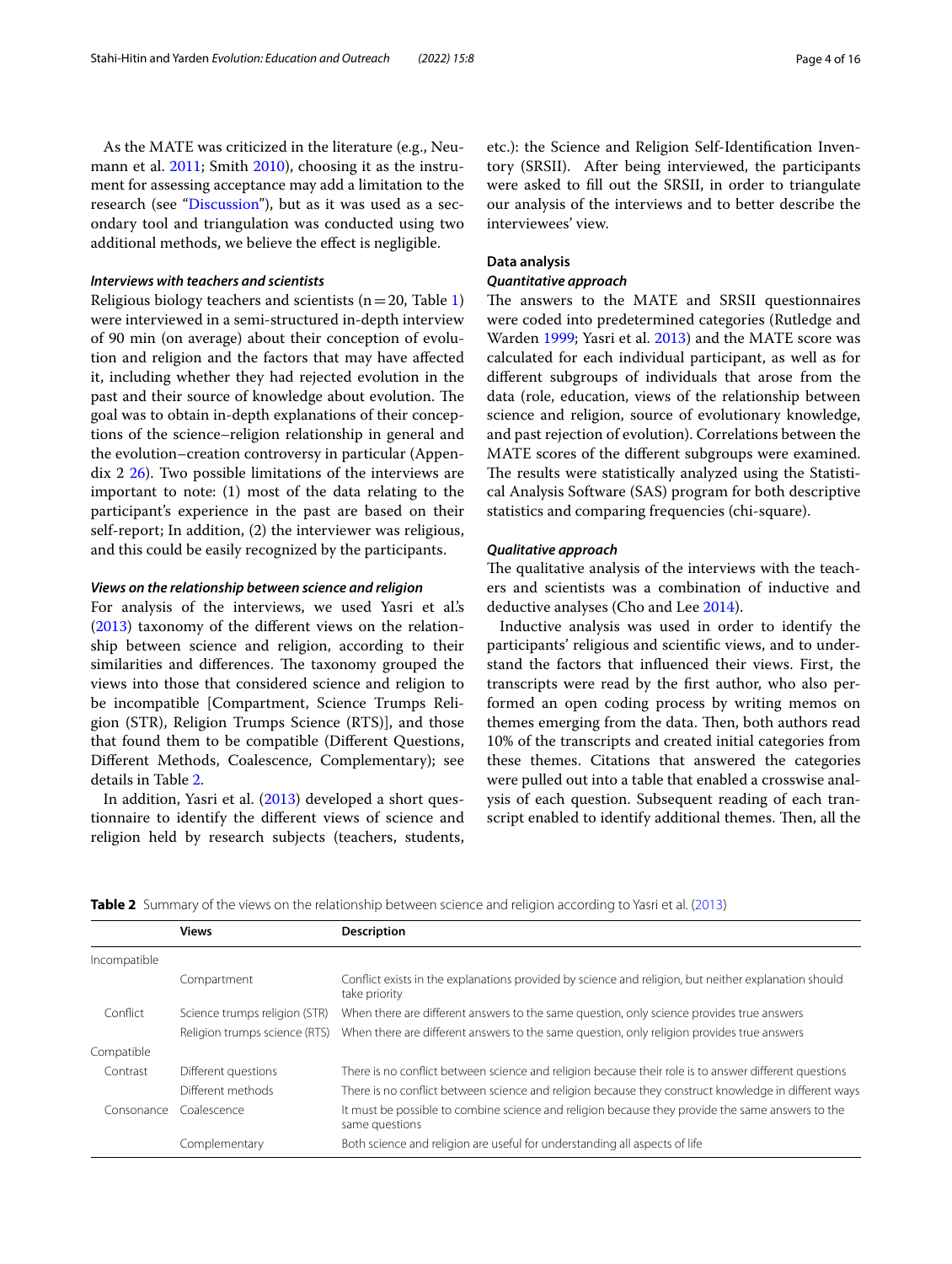transcripts were coded according to the initial codes (the coding rubric appears in Appendix 3 [29](#page-13-1)).

The deductive analysis was conducted in order to defne the participants' views toward the relationship between science and religion, according to the predetermined categories that appeared in the classifcation of Yasri et al.  $(2013)$  $(2013)$  $(2013)$ . The interviews were read several times and all the citations from the interviews in which the participants talked about their approach toward science and religion were pulled out and the authors coded them independently according Yasri et al. ([2013\)](#page-15-3)'s framework.

#### **Validity and reliability**

To minimize any bias due to prior assumptions or experiences, the data were validated by two researchers to capture a wider view of the data analysis. Initially, the authors conducted an open coding process, in which each author identifed the sub-categories emerging from the data; a discussion was then held between the authors. This process was reiterated three times, starting from 80% agreement, until 100% agreement between the authors was reached.

The Cronbach coefficient alpha of the MATE questionnaire was 0.926. We chose to analyze the results according to the categories ofered by Rutledge and Sadler ([2007\)](#page-14-26).

During the interrater reliability process, the second author independently coded 15% of the coded interview excerpts, using the coding rubric (Appendix 3). When disagreements occurred, the researchers discussed the code until reaching an agreement. This process was held three times, at frst the Cohen's Kappa [that represents the level of agreement between coders (Fleiss [1981](#page-14-27))] was 0.70, after the frst discussion Kappa reached 0.95 until achieving 100% agreement between coders with  $Kappa=1$ .

#### **Results**

Because we wanted to examine the research participants' perceptions of a possible contradiction between religion and evolution, they were asked in their pre-interview questionnaire to rank the degree of contradiction between evolution theory and religious faith on a Likert scale: 1—no contradiction, 5—there is a contradiction. Eighteen participants answered that there is no contradiction, and two participants chose 2—slight contradiction, because of the philosophical interpretation of the theory.

In addition, we examined the individual participants' MATE scores, which appear in Table [1.](#page-2-1) The average score <span id="page-4-0"></span>**Table 3** Average scores of the MATE questionnaire separated into levels of acceptance according to Rutledge and Sadler [\(2007\)](#page-14-26)

| Acceptance<br>level       | <b>Teachers</b> | <b>Scientists</b> | <b>Average MATE</b><br>score |
|---------------------------|-----------------|-------------------|------------------------------|
| Moderate<br>$(65 - 76)$   | 2               |                   | 68                           |
| High (77-88)              | 3               | $\mathcal{P}$     | 83.2                         |
| Very high<br>$(89 - 100)$ | 5               | 7                 | 95.08                        |
| Total                     | 10              | 10                | 88.05                        |

of all of the participants was 88.05 (Table [3\)](#page-4-0), which is considered a high level of acceptance of evolution (Rutledge and Sadler [2007](#page-14-26)). Cronbach's alpha for the total questionnaire was 0.926.

#### **Participants' conceptions of science and religion**

To examine the participants' conceptions of the relationship between science and religion, as well as evolution and creation (research question 1), we interviewed them, and they were also asked to fll out the SRSII questionnaire. Below we describe the religious and scientifc conceptions of the participants, and then we describe their conception of the relationship between religion and science, as well between evolution and creation.

In their interviews, all of the participants indicated that both religion and science hold great importance in their lives, and most of them emphasized the need to characterize each discipline and its role in their lives, because they are fundamentally diferent. In addition, they indicated that they do not feel that they must accept one and abandon the other and truly accept both, and that the presented dichotomy is false. For example they said:

*As a religious person, studying evolution strengthened my religious faith. (T3)*

*I never had a feeling that I must choose only one of the ideas [evolution or religion]. What if people don't want to choose only one idea? Why force them to choose? I think this causes unnecessary problems. (S1)*

#### *Religious conception*

Nineteen of the participants described themselves as modern Orthodox, and one as ultra-Orthodox, and most of them had a similar religious conception, with a few exceptions. All interviewees except one (T10) emphasized that the purpose of the scriptures is not to describe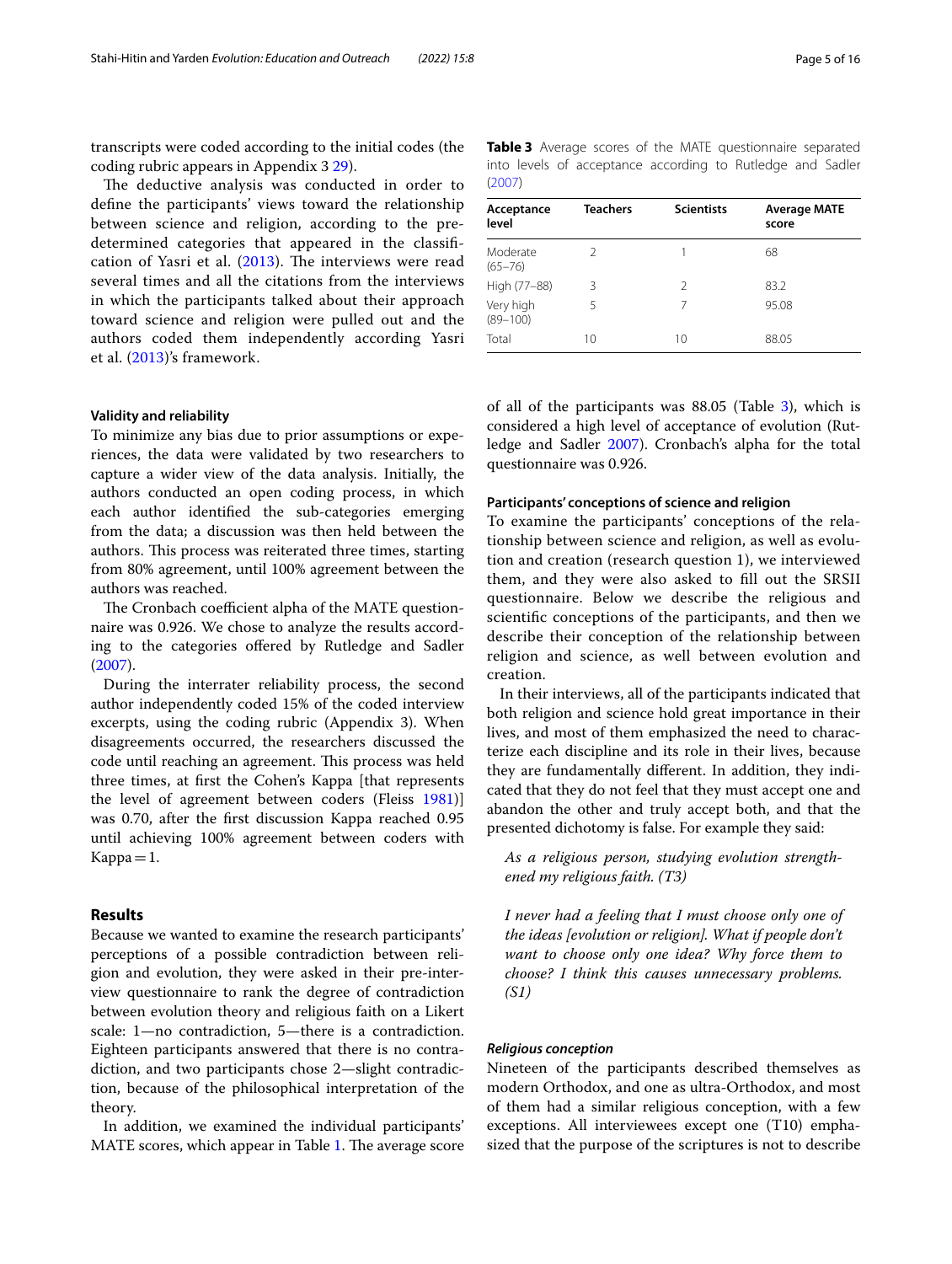science or history. The following statement appeared in similar versions in 19 interviews:

The Torah is not a science or history book, but pro*vides moral guidance.*

The participants mentioned the different values that they learned from the scriptures, as a deep moral story that teaches them how to live their lives—how to be closer to god, how to create social connections, the responsibility of man toward nature, etc. Eleven participants mentioned Rambam (Maimonides), who lived in the 12th century and is considered one of the most rational fgures in Judaism, as a reference to the idea that the creation story, like many other things in the scriptures, cannot and must not be understood literally; those who do take these stories literally are missing the point.

The literal understanding is like imagining god *building sand palaces. Every other image is so concrete that it makes the creation story wrong. Moreover, it is forbidden, since one of the Jewish principles of faith according to Rambam is that god "has no body and he is free from all of the properties of matter." (T9).*

All of the participants but one (T3) mentioned, during their interview, diferent rabbinical attitudes on this issue, emphasizing the participants' tendency to rely on religious sources of authority, which is common among religious people.

The controversy between arbitrary nature and divine providence was emphasized by the participants as one of the most fundamental questions in the relationship between science and religion. All participants said that they believe in divine providence, although they cannot understand or explain how it works because this is a philosophical interpretation, and no philosophical interpretation can be proven—not even an arbitrary one; both are legitimate philosophical explanations of nature that cannot be proven or disproven by scientifc tools:

*Tings may look arbitrary, and that is OK. However, I can believe it is not arbitrary, because science cannot explain or prove that things are arbitrary since this is not science but philosophy. (T4)*

The participants emphasized the controversy between arbitrary nature and divine providence as a fundamental issue for every religious person, not only in the context of science and religion, but in almost all areas of life. Religious people live in both dimensions—the spiritual and the materialistic—and they are skilled at fnding a divine infuence in processes that appear to be random:

*When we go to the doctor and still pray for our* 

*health, we don't really understand these two parallel dimensions—the physical and the spiritual. Tat is a question we all try to answer but we do not necessarily have all the answers. Evolution is just one example of how we cannot understand the connection between the two dimensions. (S1)*

#### *Scientifc conception*

The interviewees' scientific conception was not explicitly addressed in the interviews. However, all of the participants mentioned some characteristics of science that expressed an understanding of the nature of science as a method that best describes reality in the present. Eleven participants said that science is tentative and is not an absolute truth, but it is important to note that this is not a reason to reject it. For example:

*A scientifc theory is not an absolute truth, but it is the best explanation that scientists can give today for various natural phenomena. It is true that in the future, more discoveries will expand our knowledge and the theory may change, but for now we are studying the height that humanity has reached—and it is a great thing! (T7)*

Eight participants declared that they trust science but are aware of its limitations, and four participants also emphasized the diference between observations and interpretations of scientifc fndings. Two teachers—T8 and T10—made exceptional statements that suggest that they doubt the scientific method. This seemed to be in line with their MATE score, which was the lowest among all participants (Table  $1$ ). These statements were:

*Science is fnal for now. I do not say it is not true, but it does not scare me. They can say whatever they wish; tomorrow they will say something else. (T8)*

*The attempt to find the age of the universe is based on many speculations. We cannot know exactly what happened. So if the scientifc truth is based on a speculation, why should it contradict my faith? My faith is one of the speculations. (T10)*

#### *The relationship between science and religion*

As already noted, after the interviews, the participants were asked to answer the SRSII questionnaire. This questionnaire was aimed to help in triangulating the participants' preferred attitude toward the relationship between science and religion with what was said during the interviews. In Table [4](#page-6-0) it can be seen that all of the respondents agreed with more than one statement, with an average of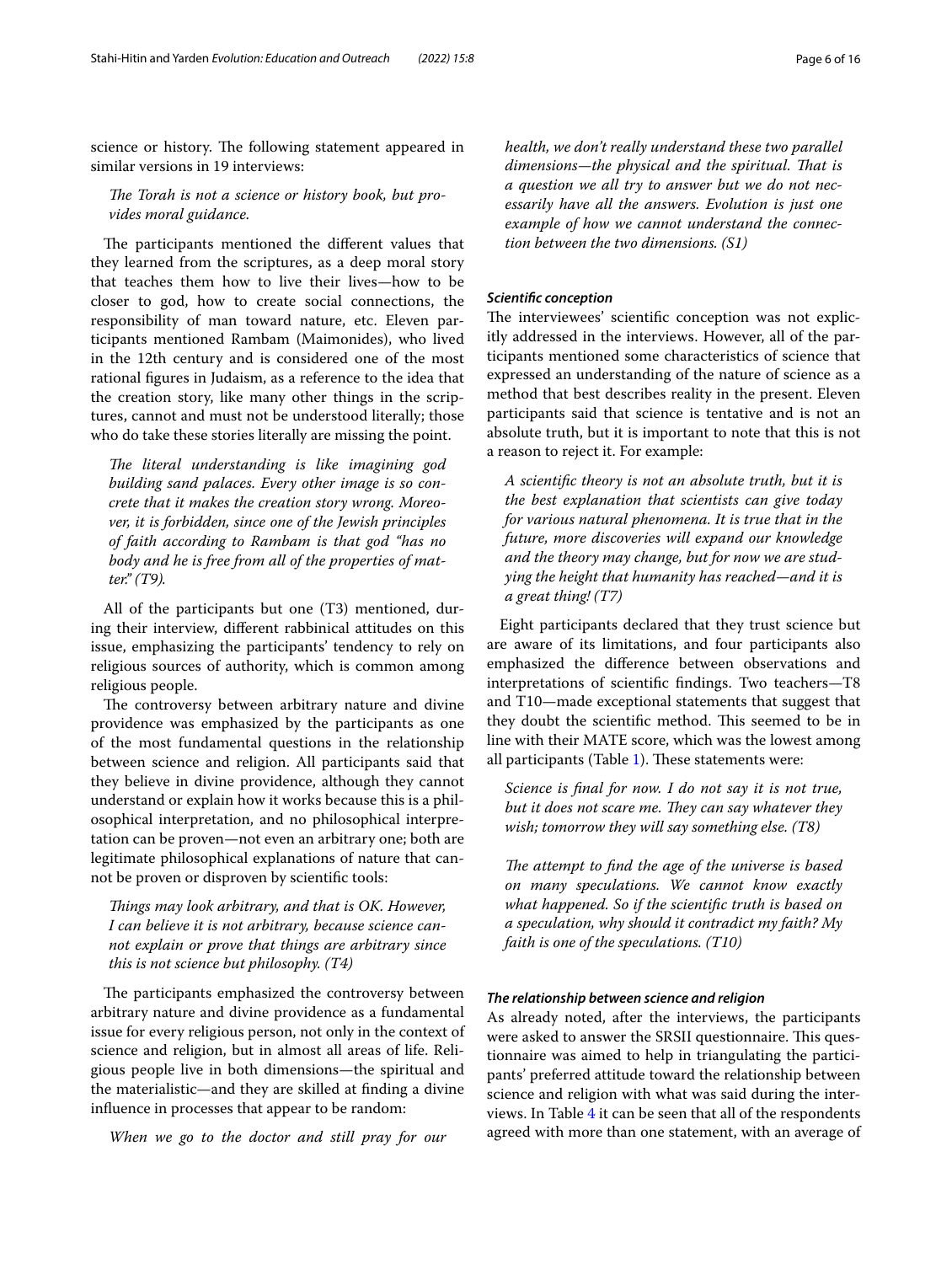|                                | Incompatibility |            |                | Compatibility         |                |             |               |  |  |
|--------------------------------|-----------------|------------|----------------|-----------------------|----------------|-------------|---------------|--|--|
|                                | Compartment     | <b>STR</b> | <b>RTS</b>     | Contrast (different:) |                | Consonance  |               |  |  |
|                                |                 |            |                | Questions             | <b>Methods</b> | Coalescence | Complementary |  |  |
| Strongly agree                 | $\circ$         |            | $\overline{0}$ |                       | 10             |             | 17            |  |  |
| Agree                          |                 |            | $\Omega$       | 8                     | 6              |             |               |  |  |
| Not sure                       |                 |            | 4              | 0                     |                | 6           |               |  |  |
| Disagree                       | 11              |            | 6              | 0                     |                |             |               |  |  |
| Strongly<br>disagree           | 6               | 9          | 10             |                       |                | 4           |               |  |  |
| Best describe<br>personal view | $\Omega$        | 0          | $\Omega$       |                       | ∠              | $\Omega$    | 13            |  |  |

<span id="page-6-0"></span>**Table 4** The number of respondents to each statement of the SRSII questionnaire according to the various agreement levels (n=20)

three statements with strong agreement/agreement. The statement representing the *complementary* view had the highest agreement level. Namely, 17 respondents strongly agreed with it, 2 respondents agreed, and only 1 disagreed. In addition, *complementary* was chosen by most respondents (13) as best representing their personal view.

The second popular view was *contrast*; 11 respondents strongly agreed and 8 agreed with the statement representing the *diferent questions* view; 10 respondents strongly agreed and 6 agreed with the statement representing the *diferent methods* view; 7 participants chose *contrast* as best describing their personal view (Table [4\)](#page-6-0).

Views that represent *incompatibility* between science and religion were ranked as disagree/strongly disagree by most respondents; 17 respondents disagreed with the statement representing the *compartment* view; 16 respondents disagreed with the statements representing *STR* and *RTS* views. However, 4 teachers agreed with these views—2 with the *compartment* view and 2 with the *STR* view. It is important to note that none of the respondents chose these views as best describing their personal view; rather, all of them chose the compatible views (Table [4,](#page-6-0) bottom row).

In their interviews, each participant was asked about his preferred attitude toward the relationship between science and religion, as well as between evolution and creation. The three main attitudes that were mentioned in the interviews were *contrast*, *complementary*, and *coalescence*. We describe each of them below.

Contrast: Twelve participants emphasized the idea that each domain, science or religion, deals with diferent subjects and therefore should be understood according to its own rules. For example, one of them said:

*Religion and science are not defned by the same principles and values and are measured in a completely diferent manner. My faith should not ft the criteria that my science should ft. What is my faith* 

## *worth if a new discovery of a snake with legs disputes it? (S5)*

Coalescence: Four participants emphasized the idea that there is a complete ft between scientifc fndings and biblical stories. Three teachers  $(T2, T8, T10)$  and one scientist (S2) declared this view explicitly in their interviews, although they made some statements that indicated a mixture of approaches. For example:

*I prefer the coalescence approach, but I think that to understand coalescence you should understand that each (science and religion) talks about diferent issues. I agree with the idea that man was created mature, with the rest of the world mature—not seeds and sprouts. There are developments all the time, and the world may have been created in that way. I don't know, it is one possibility… (T8).*

Complementary: Four participants emphasized that science and religion cannot be in confict because they exist in diferent dimensions. One cannot replace the other; each has its role in life, and they complement each other to create a whole world view. For example, one of them said:

*There are two levels of reality. There may be a god that supervises nature, but he acts through natural mechanisms and rules, and there is no contradiction between the two. (T7)*

When the participants' approach to the science–religion relationship as declared in the interviews was compared to their approach as declared in the SRSII questionnaire, inconsistencies were found (Table [5\)](#page-7-0). Seven participants declared one approach in the interview, whereas they declared a diferent one in the questionnaire (marked with an asterisk in Table [5\)](#page-7-0). It is important to note that those people strongly agreed on the questionnaire with both approaches—contrast and complementary—but when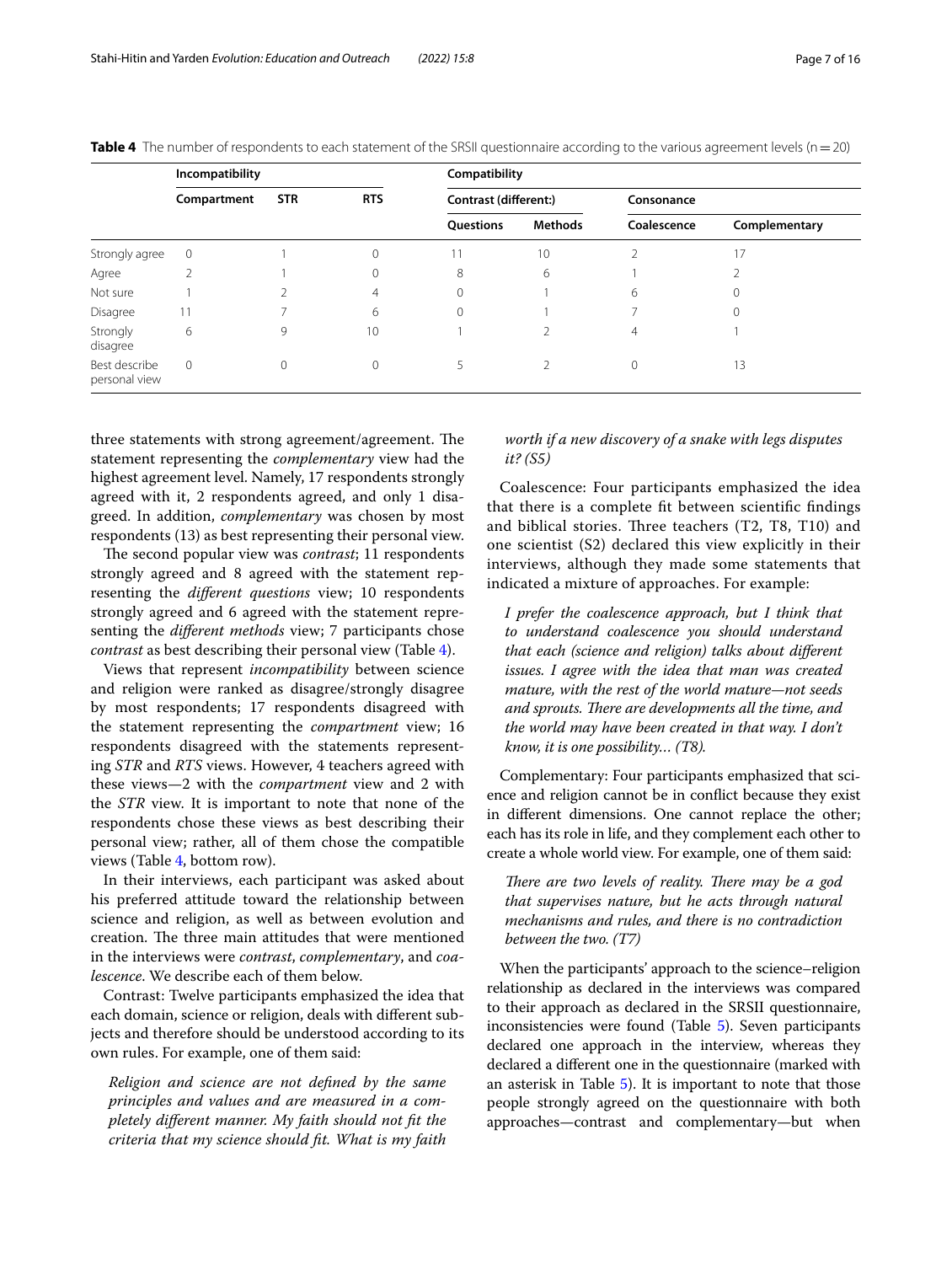<span id="page-7-0"></span>**Table 5** A summary of the combinations of approaches that the participants indicated as best describing their personal view, according to the questionnaire and interview, and the number of participants who showed each combination

|               |               | According to SRSII questionnaire According to the interview |                |  |  |
|---------------|---------------|-------------------------------------------------------------|----------------|--|--|
| Approach      | #Participants | Approach                                                    | #Participants  |  |  |
| Contrast      |               | Contrast                                                    | 6              |  |  |
|               |               | Coalescence                                                 | 1 <sup>a</sup> |  |  |
| Complementary | 13            | Contrast                                                    | $6^a$          |  |  |
|               |               | Complementary                                               | 5              |  |  |
|               |               | Coalescence                                                 | λp             |  |  |

<sup>a</sup> Interviewees declared one approach in the interview and a different approach in the questionnaire

<sup>b</sup> These two teachers talked in the interview about the coalescence view, but also had motifs of the complementary view, and their answers were therefore not considered to be inconsistent

asked to choose one of them, they may have felt "pushed into a corner."

## **Factors that infuence the participants' acceptance of evolution**

All participants (except T3) emphasized that their conception of evolution was infuenced by the positive/negative approach to science of their family or teachers.

Family: Ten of the interviewees emphasized their parents' role in shaping their own conception of evolution. They said that they received, from their parents and from home, an attitude of openness to learning and accepting science and religion. Some mentioned going to nature museums that had dinosaurs with their family, and the feeling they got from their parents that it does not contradict any of the religious values that they had grown up with. For example, one of them said:

*I grew up in an educated home, in which these things were never an issue…I remember going to a museum with dinosaurs—wow! Bones of dinosaurs that lived 80 million years ago. Cool! We did not even think that something is odd. (S10)*

Even though most of the participants in this group grew up in an educated home with scientifc tendencies, three of the interviewees (T3, T6, and S4) mentioned growing up in families with a neutral/negative view of science. Some of them mentioned that their family members explicitly objected to evolution. For example:

*I grew up in a traditional, non-religious family. Once, I told my family that I was studying evolution and then my brother said: "Evolution?! Tat is a lie!"*  *He was very upset with me. He is not religious, but there is something in the traditional conception that treats 'evolution' as a curse word. (S4)*

Despite the approaches of their families and their society, these three participants never rejected evolution. The three mentioned that they were very interested in science in their childhood, so this could have infuenced them, as described by T3:

*I always perceived science as a reliable discipline, and I always loved biology. So if I love biology and I love Judaism, they must be compatible. If a scientist said this is true—so it is true, and we just need to fnd the explanation. (T3)*

Teachers: Thirteen of the interviewees emphasized the role of their school and teachers in shaping their conception of evolution, and of science in general. Nine of them mentioned that their teachers had taught them to be open to new ideas, and that they could be religious and also be highly educated without fearing foreign ideas. For example, one of them said:

*I had great teachers in high school who taught us to be open-minded. We were not limited by them, everything could be questioned. (T4)*

On the other hand, four participants mentioned that their teachers emphasized the confict between evolution and religion. They will be discussed further on.

Additional factors that might have infuenced the participants' acceptance of evolution were examined by comparing the average MATE scores of diferent subgroups of interviewees (Table  $6$ ). In each subgroup, the signifcance of the correlation between each criterion and the MATE score was calculated using the Wilcoxon twosample test.

For three categories—role, education, and view of the relationship between science and religion, the diference between the total MATE scores of the two subgroups was not significant. The subgroup of participants who had always accepted evolution had a signifcantly higher MATE score than the subgroup of participants who had rejected evolution in the past. The subgroup of participants who received formal evolution education (such as through academia or high school) had a signifcantly higher MATE score than the subgroup of participants who learned evolution by informal means (such as books, museums, media).

To learn about the factors that shaped their conception of science and religion and their acceptance of evolution, the participants were also asked in the interview about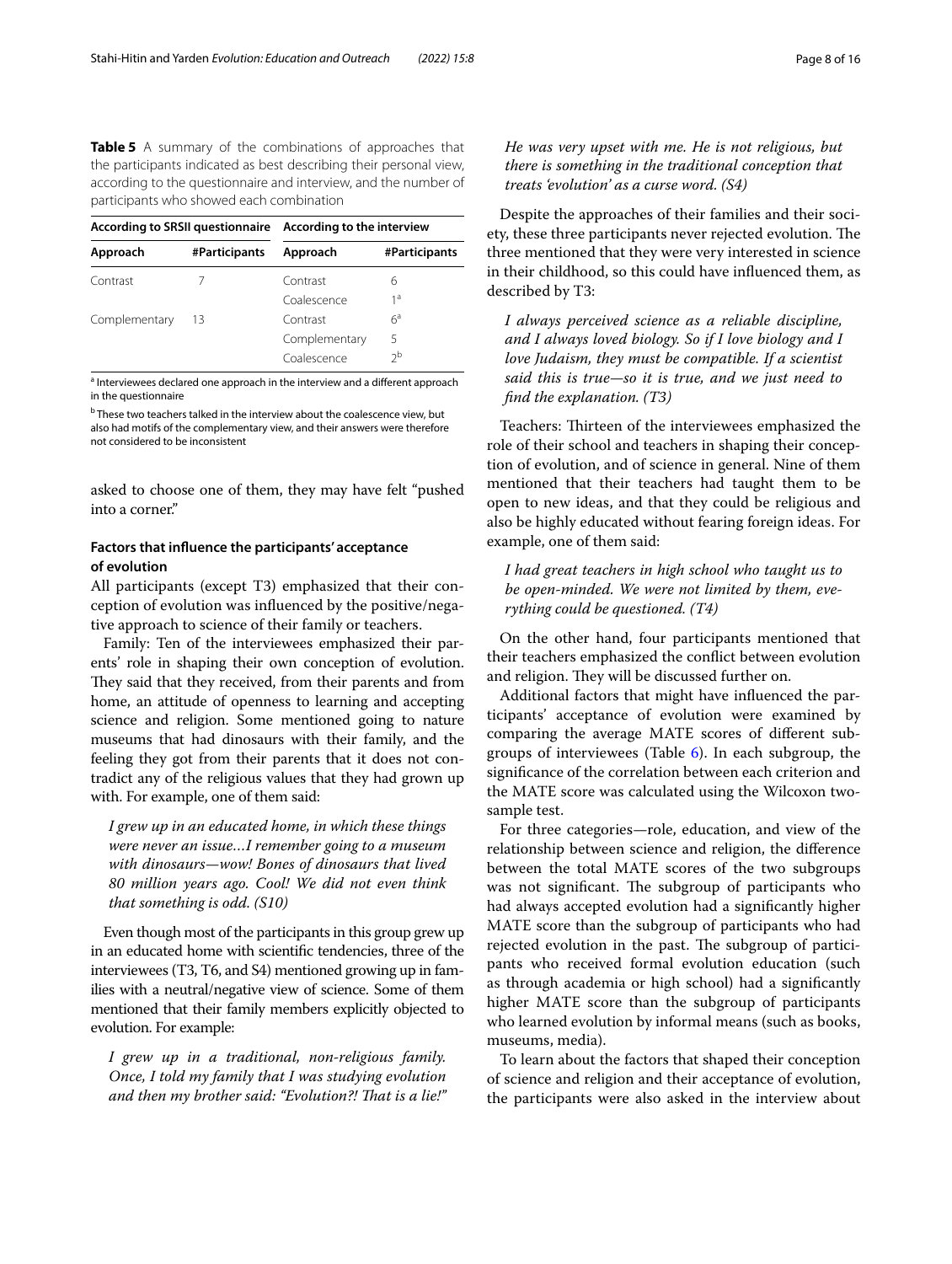<span id="page-8-0"></span>**Table 6** A comparison of the average mean MATE scores between diferent subgroups of participants according to diferent categories of comparison (role, education, SRSII results) and its signifcance

| Category (tool)                               | Subgroup           | <b>Number</b> | <b>MATE</b> mean<br>score | <b>STDV</b> | Wilcoxon<br>value (w) | р      |
|-----------------------------------------------|--------------------|---------------|---------------------------|-------------|-----------------------|--------|
| Role (pre-questionnaire)                      | <b>Teachers</b>    | 10            | 85.1                      | 11.96       | 119.5                 | 0.1504 |
|                                               | Scientists         | 10            | 91                        | 8.94        |                       |        |
| Education (pre-questionnaire)                 | Undergraduate, MSc | 9             | 87                        | 13.44       | 97.5                  | 0.4253 |
|                                               | PhD-Professor      |               | 88.9                      | 8.46        |                       |        |
| View of the relationship between science and  | Contrast           |               | 89.14                     | 11.56       | 82                    | 0.5317 |
| religion (SRSII)                              | Complementary      | 13            | 87.46                     | 10.66       |                       |        |
| Past rejection of evolution (interviews)      | Always accepted    | 14            | 90.72                     | 10.36       | 37.5                  | 0.0261 |
|                                               | Past rejection     | 6             | 81.83                     | 9.54        |                       |        |
| Source of knowledge in evolution (interviews) | Formal             | 17            | 91.23                     | 7.42        | 7.5                   | 0.0109 |
|                                               | Informal           | 3             | 70                        | 8.66        |                       |        |

their past attitude toward evolution. According to their answers, two main groups were identifed: those who have always accepted evolution  $(n=14)$ , and those who had rejected evolution in the past ( $n=6$ , Table [6\)](#page-8-0).

#### *From rejection to acceptance*

According to the interviews, 14 of the participants indicated that they had never felt any confict between evolution and religion. Their religious view never made them feel uncomfortable with the idea that humans and other organisms evolve through time, mainly because they never thought that the scriptures should be understood literally. Six of the interviewees indicated that there was a time when they objected to evolution, some during high school, and some even after graduating with scientifc degrees. For example:

*Even after I fnished my MSc, I had never studied evolution properly, and I was more of a creationist.*  The idea that the world is millions of years old was *quite hard for me. I remember looking at a dinosaur skeleton and I was skeptical about it. I thought most of it is reconstructed, most of it is not real. So, we can't predict the dinosaur's size with any certainty based on a few bones. (T5)*

When asked why they rejected evolution, they mentioned the following reasons.

Lack of knowledge: This was mentioned by 3 interviewees as the main reason that the general public rejects evolution. It was also repeated among the interviewees who had rejected evolution in the past, in their words, because they just didn't know what evolution was:

*When you are opposed to something that you don't really know—you don't understand what you are opposed to. It doesn't come from knowing or think-* *ing—it comes from a primitive lack of knowledge. (S6)*

*I found an exam from when I was in high school, and there was a question on evolution, and beside the answer I wrote: "This is my answer, but I don't believe in it." It was because no one taught us evolution properly, we had to read the book by ourselves. (T2)*

Authority that emphasized the confict: Four participants mentioned teachers in school or at university who emphasized the confict during class, by delegitimizing religion or evolution:

*The lecturer in the evolution course said that the bible is a fairy tale and we were very angry. I don't know why I was so anti-evolution, maybe because the lecturer was anti-religious so it felt that everything related to evolution is necessarily anti-religious. (S6)*

*I had an ultra-Orthodox science teacher in high school so I'm sure it infuenced [my perception of evolution]. I think it may have limited us. (T5)*

Social objection: Three participants mentioned the infuence of the general society in which they grew up. They mentioned absorbing the idea that evolution rejects religion from diferent sources, such as youth organizations, friends, media, etc., but they could not pinpoint a specifc origin of that perception. For example, one of them said:

*It is like something that you can't touch. You see a church, but you don't get to go in. It's not mine. It's not for me. (S6)*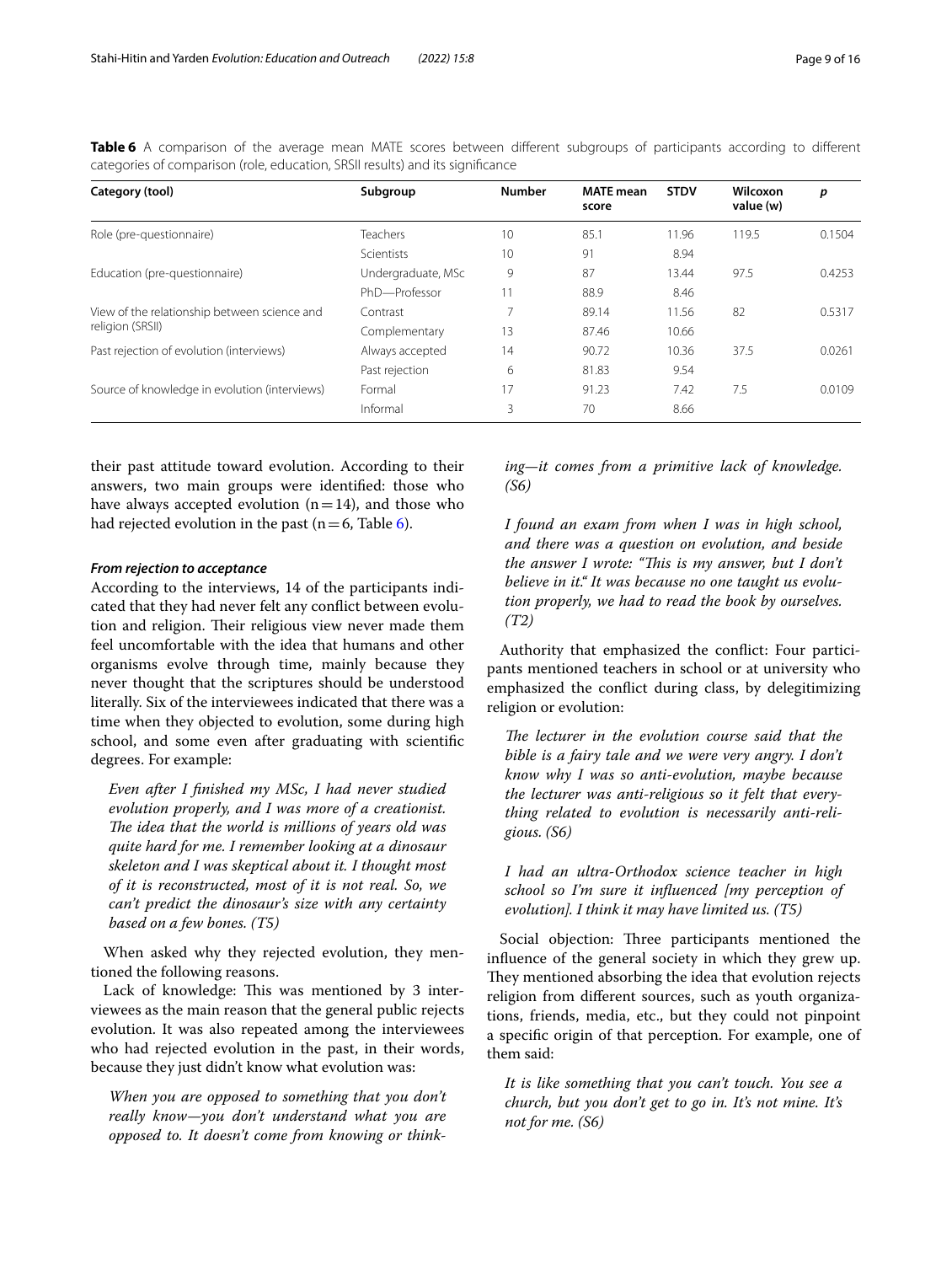Despite their past rejection of evolution, eventually, these participants accepted it. They indicated that exposure to scientifc knowledge alone was not enough to eliminate their objection, because all of them had basic evolutionary knowledge; rather, it was exposure to various religious authorities that ofered explanations for the

compatibility of religion and evolution—books, lectures, courses, etc., which promoted their acceptance of evolution. Since the participants' rejection of evolution had led to the conception that evolution and religion must be in confict, being exposed to various explanations of the compatibility between them had an important infuence on promoting their acceptance. Specifcally:

The first time that I heard that the timetable of the *Book of Genesis is not day after day, and that the concept of time there is diferent than the one we know today, it helped me realize that I don't need to be afraid and that science and religion can be compatible. (T5)*

*When I was exposed to religious books that expounded the idea that the genesis stories are allegories, and that the frst commentators also thought so, I said to myself—OK. It [evolution and religion] is compatible. It solved the problem for me and from then on I felt free, it was as if the fog had lifted and the world had opened up. (S3)*

It is important to note that all participants (except T3), those who had rejected evolution in the past and those who had not, mentioned one or several religious authorities upon which they rely—rabbis or commentators who helped them shape their world view. Thus, the idea alone was not enough, and the religious authority that represented the idea was very meaningful:

*I am willing to adopt the approach of the Jewish philosophers who explored the issue deeply enough and concluded that there is no contradiction between religion and science. I don't rely only on myself; they are authorities for me and I can rely on their opinion. (T5)*

## <span id="page-9-0"></span>**Discussion**

The presumed conflict between religion and evolution is considered one of the main causes for rejection of evolution worldwide. However, there is a unique group of religious scientists and teachers who accept evolution, and the goal of this study was to gain a better understanding of this group's conceptions of the relationship between evolution and religion, and the factors that infuenced those conceptions. The participants of this study held two main approaches to the relationship between evolution and religion—complementary and contrast (fol-lowing Yasri et al. [2013\)](#page-15-3). Most of them said that their views were influenced by their families and teachers. The source of their evolution knowledge was also found to have an important infuence on their acceptance of evolution. Participants who had rejected evolution in the past emphasized the importance of their exposure to the various religious sources that offer explanations for compatibility between science and religion.

#### **Participants' conceptions of science and religion**

Since many studies show that as religiosity increases, the level of acceptance of evolution decreases (Allmon [2011](#page-14-16)), religious people who accept evolution are considered to make up a relatively small and extreme group with "low probability of occurrence" (Paz-y-Miño-C and Espinosa [2013](#page-14-8)). The research population of this study was composed of religious scientists and biology teachers with a high average total MATE score (88.05). This finding confrmed that the population chosen for the study ft the predetermined requirements for the study population in terms of religiosity and high acceptance of evolution.

Relating to the participants' conceptions of religion, almost all of them said that the scriptures are not meant to teach science or history and that they do not believe in a literal interpretation of the creation story. Almost all the interviewees quoted commentators and rabbis who talked about the complexity of the creation story and the moral values that can be learned from it. It may be concluded that the conception of the scriptures as a spiritual and moral guide and not as explaining or describing reality, as history and science try to do, is an important component in accepting evolution for a religious person. This finding may offer an explanation to the previously presented studies that found Jewish scientists are accepting science and evolution more than the general population (Dunk andWiles [2022;](#page-14-14) Ecklund and Schitle [2014](#page-14-10)), maybe as a result of the common idea that the scriptures should not necessarily read literally. Usually, those who believe that there is a confict between evolution and religion—regardless of whether they are religious, secular, or traditional—believe that the creation story should be understood literally. It has been previously suggested that objection to science is due to a simplistic literal compre-hension of the bible (Dodick et al. [2010\)](#page-14-28). Therefore, mentioning that there are diferent theological explanations for the creation story may help promote the understanding that religion and science can be compatible, in order to help students with a religious affinity study evolution with no confict.

Relying on sources of authority was ofered by the participants as one of the fundamentals of every society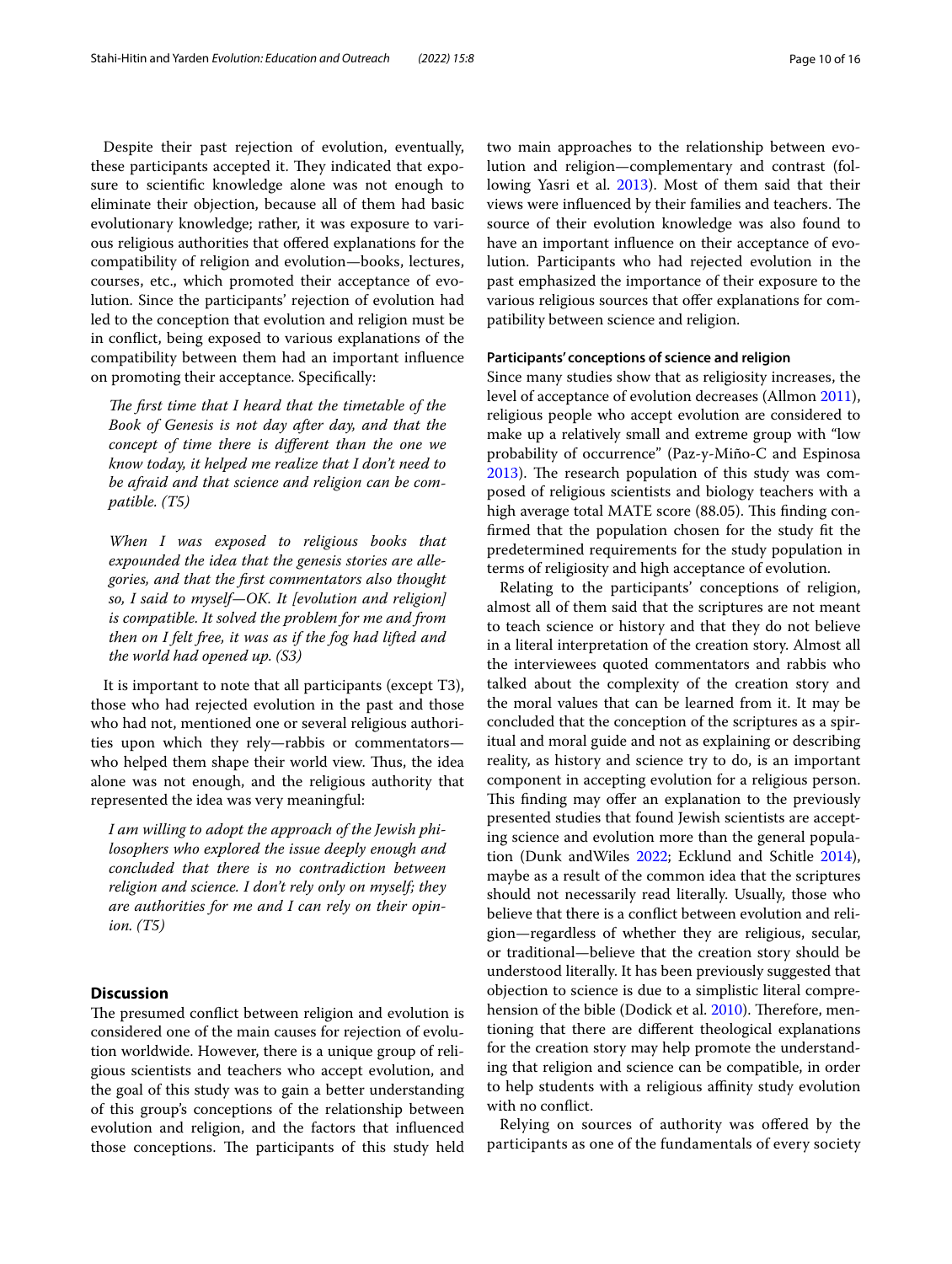(Graham et al. [2009](#page-14-29)). Specifcally, religious Jewish people tend to rely on rabbinical sources of authority for all life aspects, as this is one of the common ideas of Judaism ("Assume for yourself a Rabbi" is mentioned twice in *Pirkey Avot*, which is part of the Jewish didactic ethical literature). Here we found that religious sources of authority were important in shaping the participants' views of the relationship between evolution and religion. All but one of the participants emphasized different rabbinical fgures who dealt with issues such as the non-literal understanding of the scriptures (such as Rambam), or the specifc issue of evolution (such as Rabbi Kook), while each participant emphasized the figures that fit his or her own world view. This finding suggests the possibility of presenting students with various rabbinical views, as some of the participants reported (data not shown), because the understanding that there are religious authorities that accept evolution may ease the students' tension.

Among the approaches to understanding the relationship between science and religion that are described in the literature (Yasri et al. [2013](#page-15-3)), we found that the participants had two main approaches—contrast (diferent questions/methods) and complementary. All participants (except T10) agreed that there is a fundamental diference between the two disciplines. Most of them said it explicitly in their interviews or agreed to some extent with the contrast approach on the SRSII questionnaire. In addition, all of the participants (except T4) agreed to some extent that the two disciplines complement each other. This finding may show that both approaches can reside simultaneously in the same person. Gould's (a non-orthodox Jew) ofered this idea in his Non-Overlapping Magisteria (NOMA) principle, which divides the magisterium of science to cover "the empirical realm: what the Universe is made of (fact) and why does it work in this way (theory). The magisterium of religion extends over questions of ultimate meaning and moral value. These two magisteria do not overlap, nor do they encompass all inquiry" (Gould [1999](#page-14-30)). Dodick et al. ([2010](#page-14-28)) showed that religious people do not always hold only one approach to science and religion, but may have several approaches (Dodick et al. [2010\)](#page-14-28). The findings of the present study strengthen their conclusion, because most of the participants agreed with more than one approach in the SRSII questionnaire (Table  $4$ ). This suggests that religion and science can exist as two separate, and possibly complementary entities to create the reality of the participants. This comes in line with a study that found that scientists do not think science is in confict with religion, but most of them see religion and science as operating in separate spheres (Ecklund et al. [2016](#page-14-9)).

The finding that most participants agreed with the complementary approach may indicate an interdisciplinary perspective of the issue. Nikitina [\(2005\)](#page-14-31) suggested that hybridization of disciplinary views may ease tensions and diferences between the disciplines and help bridge them. Our fndings emphasize the need to discuss the relationship between religion and science, even in science class, despite the apparent need to separate them, since it enhances interdisciplinary thinking, which occurs when people attempt to actually bridge diferent disciplinary perspectives into an integrated whole.

A small non-signifcant gap was identifed between the average MATE scores of participants who chose contrast (7) and those who chose complementary (13) in the SRSII questionnaire. This finding suggest a lack of preference for one or the other approach when trying to cope with the science–religion relationship, as proposed by others (Agrest [2001](#page-14-32)). It is possible that exposing students to both approaches will help them overcome the confict between evolution and religion.

The controversy of arbitrary nature vs. divine providence was mentioned by the participants as one of the most fundamental arguments when discussing evolution and religion, because together with the scientifc fndings, a philosophical atheistic view is attributed to evolution (Lyons [2010\)](#page-14-5). As an outcome, the conception of divine providence may seem as contradicting evolutionary theory, even though it contradicts only one philosophical interpretation of it. It is important to remember that this conception does not stem from scientifc fndings but is just one of several possible interpretations, as suggested by Yasri et al.  $(2013)$ . That way, the participants can accept the scientifc fndings and the mechanisms ofered by evolution, and yet retain their religious view of divine providence. An educational conclusion from this fnding is the importance of discussing the nature of science with students, as previously suggested (Dunk et al. [2019](#page-14-33)). This will enable them to understand science's roles and limitations, the diferences between observations and interpretations, and the fundamental diferences between science and religion.

## **Factors that infuenced the participants' acceptance of evolution**

In the small unique population that participated in this study, no statistically signifcant diference was found in the average MATE scores of scientists vs. teachers, or between their various educational levels (BSc–MSc, PhD–Prof.) (Table  $6$ ). This finding can be explained by the various educational degrees in each group. We cannot draw any conclusions from this result for the general population, but it shows that in this unique population of religious and scientifcally educated people, the level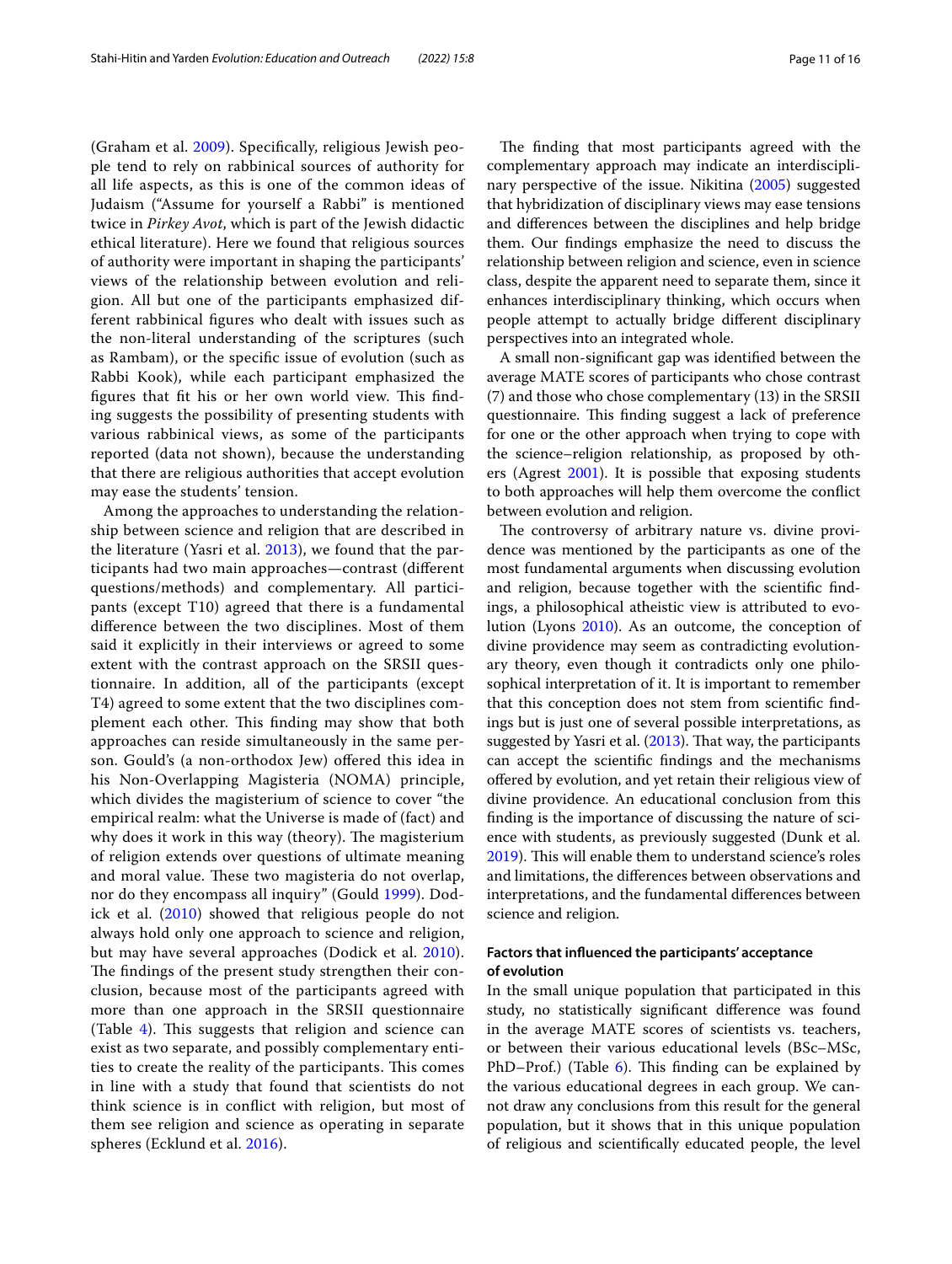of education does not afect the level of acceptance of evolution, although a positive correlation between educational level and evolution acceptance has been previously reported (Heddy and Nadelson [2012](#page-14-34)).

Most of the participants indicated that their evolutionary education was based on formal means, such as university or high-school courses. Three participants indicated that they had never learned evolution in a formal way, but mentioned informal means such as general courses, museums, books and nature flms. When the average MATE scores of the two groups were compared, we found that participants who studied evolution formally had an over 20-point higher MATE score than those who studied evolution informally. The difference was statistically signifcant in all categories and in the total MATE score (Table  $6$ ). This finding may be also explained by one of the limitations of the MATE, as it includes a few questions that could measure evolution understanding rather than acceptance (Smith [2010](#page-15-7)). Some of the formal group interviewees mentioned that it was only when they learned evolution formally that they understood it. It is important to mention that the teachers who did not learn it by formal means difered in their educational levels—undergraduate, MEd and PhD (in science or in science teaching). This emphasizes the importance of learning evolution properly in school, since for many people, this may be their last chance to learn it in a formal way.

Most of the participants had never rejected evolution, while 6 of them had rejected evolution in the past. When the average MATE scores of these two subgroups were compared, we found that the score of the group that once rejected evolution was signifcantly lower than that of those who had always accepted evolution (Table [6](#page-8-0)). This finding may indicate that people who once rejected evolution will not always accept all of its aspects, even if they indicate explicitly that they now accept evolution. In contrast, participants who never rejected evolution had a very high level of acceptance, indicating that they never had any confict with evolutionary principles.

The participants emphasized that their conception of evolution (acceptance/rejection) was infuenced by their families' and teachers' positive/negative approach to science, respectively. Past research has shown the infuence of family and community on students' conception of evolution (Sbeglia and Nehm [2020](#page-14-4); Winslow et al. [2011](#page-15-0)). Because teachers can have a positive or negative infuence on students' conceptions of evolution and science in general, there is a need to provide teachers with enough knowledge and tools to infuence their students' conception in a positive manner.

Six participants who had rejected evolution in the past gave three main reasons for that rejection: (a) lack of knowledge, (b) authority that emphasized the conflict,  $(c)$  social objection. These three factors may be connected, because students' lack of knowledge can result from teachers being unwilling to teach evolution due to religious opposition (Moore and Kraemer [2005;](#page-14-35) Rice et al. [2011\)](#page-14-36), or instructors that teach evolution as fundamentally atheistic and even make disparaging remarks about religion during class (Barnes and Brownell [2016](#page-14-37); Barnes et al. [2017](#page-14-38)). It has been shown that if science teachers understand the range of perceptions of the relationship between religion and science, they are more likely to help their students cope with the conflict (Reiss [2009](#page-14-39)). Moreover, it was found that when religious Christian college instructors taught evolution in a culturally competent way, it increased their students' acceptance of evolution and reduced student confict between evolution and religion (Barnes and Brownell [2018\)](#page-14-40). Therefore, a comprehensive professional development program is needed to enable teachers to deal with the students' conflicts. The social objection mentioned by the participants referred to a feeling that they were supposed to object to the idea, that it does not belong to them as religious Jews; however, they could not pinpoint the source of this feeling. Previous surveys have shown that, indeed, among religious populations, evolution is usually rejected by the majority (Pew Research Center [2016\)](#page-14-22), and societal religiosity was ofered as an important factor that may infuence biology teachers and teaching worldwide (Silva et al. [2021](#page-15-8)).

The participants who had rejected evolution in the past indicated that exposure to scientifc knowledge alone was not enough to weaken their objection, whereas exposure to various religious authorities that offered explanations of the compatibility between religion and evolution (books, lectures, courses, etc.) promoted their acceptance of evolution. Therefore, exposing students to the suggested solutions that present compatibility between religion and science may help them accept the idea that there should not be a confict between their belief and the currently available scientifc knowledge on evolution. Some studies have shown that students do not present a statistically signifcant increase in their acceptance of evolution scores after being taught about evolution (Short and Hawley  $2015$ ; Walter et al.  $2013$ ). The findings shown here indicate that the missing link may be exposure to the compatibility between religion and evolution. The main cause for rejection of evolution by religious people is the presumed confict between evolution and religion (Muğaloğlu [2018](#page-14-41)), even though there are various religious explanations for the compatibility between religion and science in general, and evolution in par-ticular (Dodick et al. [2010;](#page-14-28) Pear et al. [2015\)](#page-14-18). Therefore,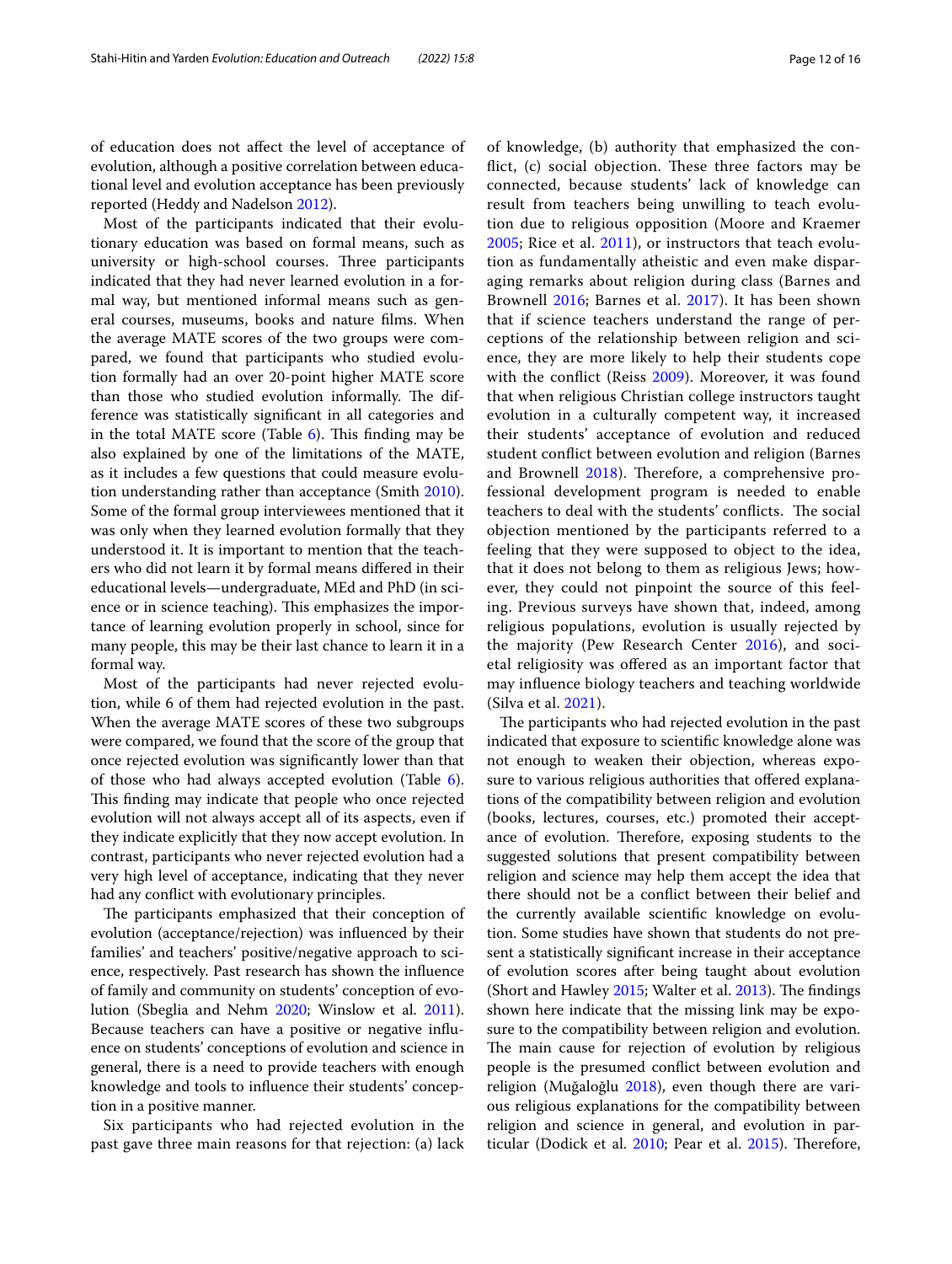as the interviewees declared, studying these theological explanations can provide solutions to the confict and enable acceptance of evolution. Studies have found that presenting students with reconciliatory approach and compatibility between religion and evolution were important factors leading to increased students' acceptance of evolution (Ferguson and Jensen [2021](#page-14-42); Tolman [2020](#page-15-11)). Accordingly, the exposure of students to scientifc knowledge may help establish the strength of evolutionary theory, and exposure to the suggested solutions that present compatibility between religion and science, may help students accept the idea that there should not be any confict between their belief and the currently available scientifc knowledge of evolution.

To summarize, the challenges of evolution education have been discussed in many studies. Here we focused on understanding religious scientists' and teachers' conception of the relationship between evolution and religion, and exposing the factors that may have infuenced that conception. The findings may help science teachers understand how to help their students settle the confict that may arise in class. Specifcally, this study's population demonstrates that settling between science and religion was possible for them. We showed that the study population held mainly two approaches toward the relationship between evolution and religion, complementary and contrast. This finding may give teachers the option of presenting students with the various approaches to the complexity of the issue (Yasri et al. [2013\)](#page-15-3), while each student may prefer a different approach. The interpretation of the bible as providing moral guidance rather than being a book of science was a main idea in the participants' conception—this may emphasize the importance of discussing diferences between science and religion by talking about the nature of science. The factors that may have infuenced the participants' conception suggest the importance of presenting students with diferent religious solutions to the confict, since we showed that understanding scientifc knowledge alone did not change the participants' conception. To enhance these conclusions, professional development programs should discuss the diferent possible views of the relationship between science and religion. That way, teachers will be familiar with possible approaches to the controversy, and hopefully will be prepared to address the students' challenges and diffculties (Scharmann [2018](#page-15-12); Southerland and Scharmann [2013](#page-15-13)). In addition, exposing teachers to the conceptions of this study population can contribute to understanding a model for accepting both religion and evolution, which may be important for every teacher, because we have previously shown that religiously afliated students can even be found in secular schools (Stahi-Hitin and Yarden, [2022](#page-15-6)). Implementation of these conclusions in teacher professional development programs may help teachers promote their religiously affiliated students toward better learning of evolution and meaningful learning of science in general.

#### <span id="page-12-0"></span>**Appendix 1: Pre‑interview questionnaire**

- 1. What is your name?
- 2. What is your education?
	- a. BSc.
	- b. MSc.
	- c. PhD.
	- d. Other.
- 3. How old are you?
- 4. How do you defne your level of religiosity?
	- a. Secular.
	- b. Traditional.
	- c. Religious (modern Orthodox).
	- d. Haredi (ultra-Orthodox).
	- e. Other.
- 5. In your opinion, on a scale of 1–5, is there a confict between religion and evolution? No confict 1 2 3 4 5 Confict.
- 6. Where did you receive your evolution education? (you can choose several answers)
	- a. Academic degree.
	- b. Science class in middle school.
	- c. Biology class in high school.
	- d. Popular science books.
	- e. Movies and TV.
	- f. Media.
	- g. General courses.
	- h. Museums.
	- i. Other.
- 7. MATE questionnaire (Rutledge and Warden [1999\)](#page-14-23).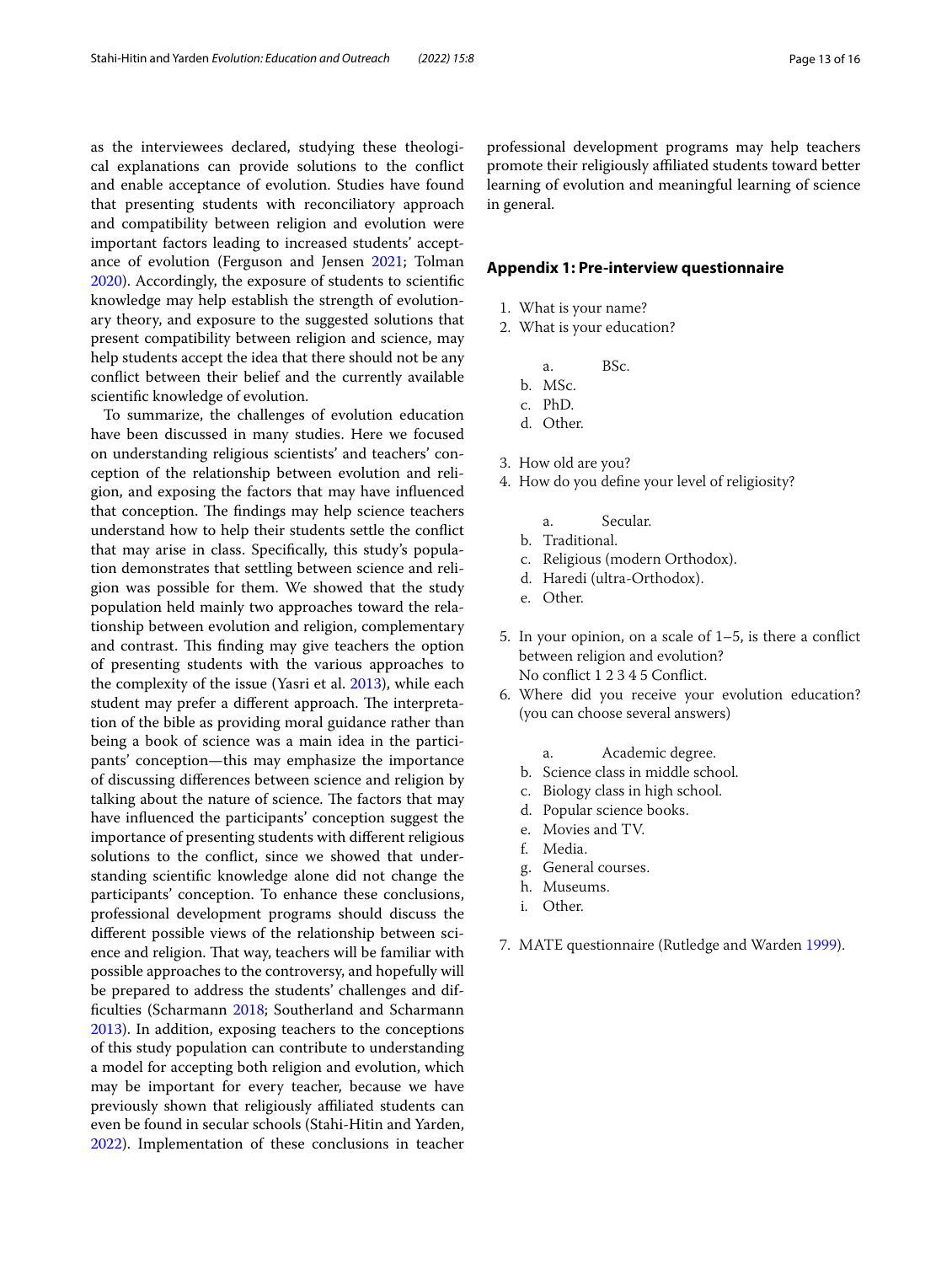## <span id="page-13-0"></span>**Appendix 2: Interviews with teachers and scientists**

## **Part A—Evolution and religion (teachers and scientists)**

- 1. Please tell me about yourself (general details—role, family, residence, etc.)
- 2. Where did you go to school and university? Did you learn evolution there? If yes, how was the subject taught? If not, where did you learn evolution?
- 3. What drove you to study evolution?
- 4. Have you ever felt internal opposition to evolution? Can you describe what infuenced you? Was there any turning point in your relation to evolution?
- 5. What was your family's attitude toward science?
- 6. Given the presumed confict between evolution and religion, how do you reconcile your religious beliefs with evolution?
- 7. What do you think about diferent approaches of solving the confict?
- 8. Is it possible to reconcile arbitrary nature and divine providence? How?

## **Part B—Teaching evolution**

## Teachers:

- 1. How many years have you been teaching? Where?
- 2. Is it important to teach evolution? Why?
- 3. How do you teach evolution? (number of hours, methods, sequence in the curriculum, etc.)
- 4. Do you encounter opposition to evolution? If yes, can you describe how it is expressed by the students?
- 5. What do you think the students' opposition stems from?
- 6. If you encounter opposition, how do you cope with the situation? Are there ways to decrease the students' opposition?
- 7. Have you encountered opposition from other teachers? School administrators? Students' parents?
- 8. It is appropriate to relate to religious faith when teaching evolution? If yes, how?
- 9. Do you relate to non-scientifc issues or values at other times? in biology class?
- 10. Is it important that students accept evolution? Do you try to convince them?
- 11. Can students understand evolution without accepting it?

## Scientists:

- 1. Have you ever thought about evolution? Where?
- 2. Is it important to teach evolution? Why?
- 3. Is it important that students accept evolution?
- 4. Is it appropriate to relate to religious faith when teaching evolution? If yes, how?

## <span id="page-13-1"></span>**Appendix 3: Coding rubric**

- 1. Participants religious approach:
	- a. The purpose of the scriptures is not to describe science or history, but to teach morals and ethics.
	- b. The idea of non-literal reading of the creation story.
	- c. Mentioning diferent rabbinical attitudes.
	- d. Belief in divine providence.
- 2. Scientifc approach:
	- a. Science is the best method to understand reality in the present.
	- b. Tentativeness of science.
	- c. The difference between observations and interpretations.
	- d. Doubt the scientifc method.
- 3. Approach toward the relationship between science and religion: according to the classifcation of Yasri et al. [\(2013](#page-15-3)).
- 4. Factors that infuenced the participants perception:
	- a. Family.
	- b. Teachers/school.
- 5. Reasons for past rejection of evolution:
	- a. Lack of knowledge.
	- b. Authority that emphasized the confict.
	- c. Social objection.
- 6. Factors that caused the participants to accept evolution: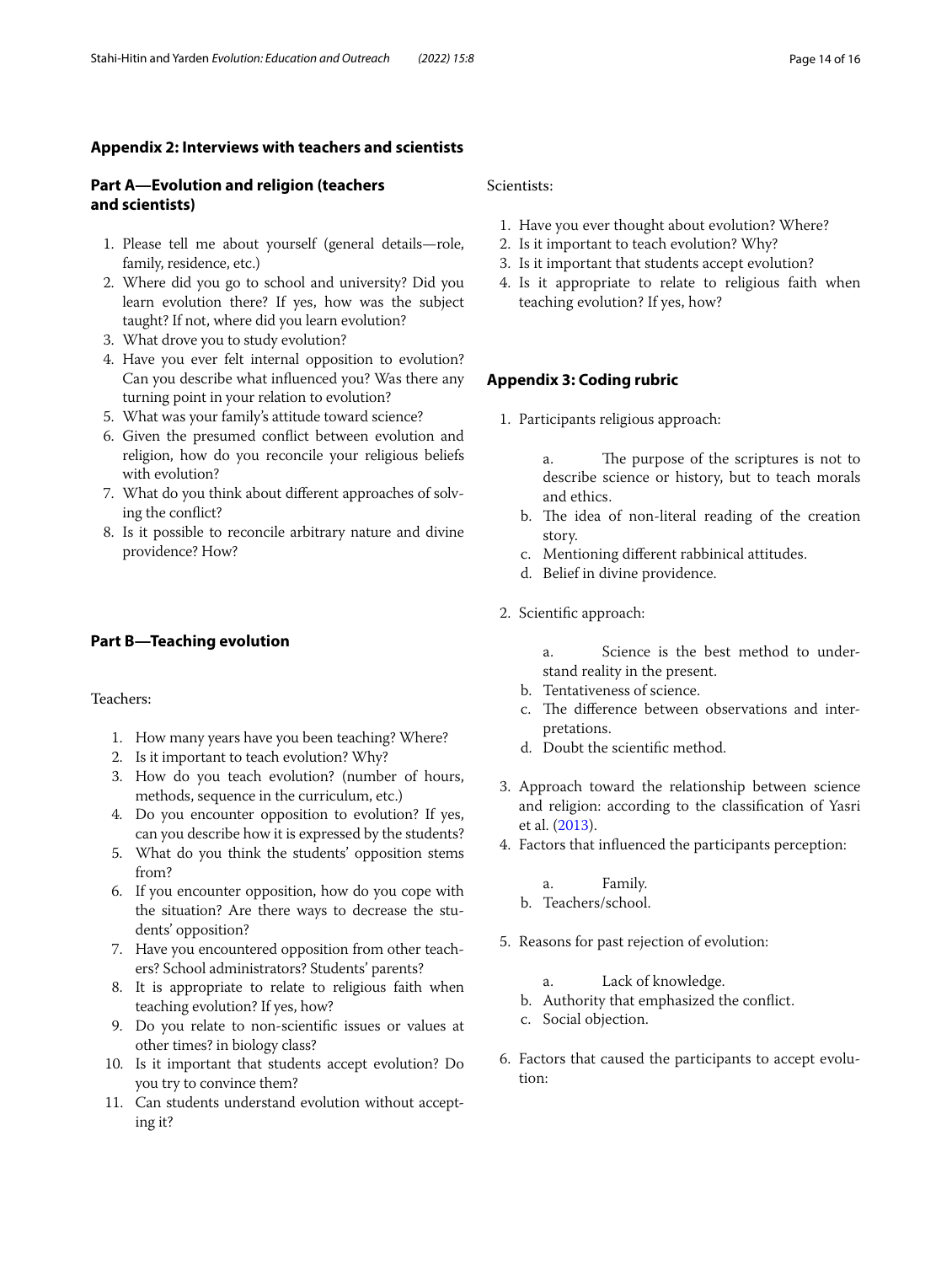## a. Exposure to the compatibility between religion and science.

#### **Acknowledgements**

The authors would like to thank the participating teachers and scientists and Yetti Varon for assisting with the statistical analysis.

#### **Author contributions**

The first author conducted the interviews and collected the data. Data analysis and writing of the manuscript were conducted by the frst and second authors. All authors read and approved the fnal manuscript.

#### **Funding**

Not applicable.

#### **Availability of data and materials**

Not applicable/all of the data are in Hebrew.

#### **Declarations**

#### **Competing interests**

Not applicable.

Received: 25 February 2022 Accepted: 13 May 2022 Published online: 07 June 2022

#### **References**

- <span id="page-14-32"></span>Agrest B. How do biology teachers choose to teach certain topics in the high school biology curriculum without compulsory parts? Unpublished doctoral dissertation. The Hebrew University of Jerusalem; 2001. (**in Hebrew**).
- <span id="page-14-16"></span>Allmon WD. Why don't people think evolution is true? Implications for teaching, in and out of the classroom. Evol Educ Outreach. 2011;4(4):648–65.
- <span id="page-14-12"></span>Alters BJ, Nelson CE. Perspective: teaching evolution in higher education. Evol Int J Org Evol. 2002;56(10):1891–901.
- <span id="page-14-21"></span>Arian A, Keissar-Sugarmen A. A portrait of Israeli Jews. Beliefs, observance, and values of Israeli Jews 2009. Israel Democracy Institute. 2012. [https://www.](https://doi.org/https://www.idi.org.il/books/5958) [idi.org.il/books/5958.](https://doi.org/https://www.idi.org.il/books/5958) Accessed 1 Dec 2021.
- <span id="page-14-37"></span>Barnes ME, Brownell SE. Practices and perspectives of college instructors on addressing religious beliefs when teaching evolution. CBE Life Sci Educ. 2016.<https://doi.org/10.1187/cbe.15-11-0243>.
- <span id="page-14-7"></span>Barnes ME, Brownell SE. A call to use cultural competence when teaching evolution to religious college students: introducing religious cultural competence in evolution education (ReCCEE). CBE Life Sci Educ. 2017. [https://doi.org/10.1187/cbe.17-04-0062.](https://doi.org/10.1187/cbe.17-04-0062)
- <span id="page-14-40"></span>Barnes ME, Brownell SE. Experiences and practices of evolution instructors at Christian universities that can inform culturally competent evolution education. Sci Educ. 2018;102(1):36–59.
- <span id="page-14-38"></span>Barnes ME, Truong JM, Brownell SE. Experiences of Judeo-Christian students in undergraduate biology. CBE Life Sci Educ. 2017;16(1):ar15.
- <span id="page-14-0"></span>Barnes ME, Supriya K, Zheng Y, Roberts JA, Brownell SE. A new measure of students' perceived confict between evolution and religion (PCoRE) is a stronger predictor of evolution acceptance than understanding or religiosity. CBE Life Sci Educ. 2021;20(3):ar42.
- <span id="page-14-25"></span>Cho JY, Lee E. Reducing confusion about grounded theory and qualitative content analysis: similarities and diferences. Qual Rep. 2014;19(32):1–20.
- <span id="page-14-1"></span>Deniz H, Borgerding LA. Evolution education around the globe. Cham: Springer; 2018.
- <span id="page-14-28"></span>Dodick J, Dayan A, Orion N. Philosophical approaches of religious Jewish science teachers toward the teaching of 'controversial' topics in science. Int J Sci Educ. 2010;32(11):1521–48.
- <span id="page-14-14"></span>Dunk RDP, Wiles JR. A 5-year analysis of the impact of religion and political views on acceptance of evolution. In: NARST 95th annual international conference. Vancouver, British Columbia; 2022.
- <span id="page-14-33"></span>Dunk RDP, Barnes ME, Reiss MJ, Alters B, Asghar A, Carter BE, et al. Evolution education is a complex landscape. Nat Ecol Evol. 2019;3(3):327–9.
- <span id="page-14-13"></span>Ecklund EH, Park JZ. Confict between religion and science among academic scientists? J Sci Study Relig. 2009;48(2):276–92.

<span id="page-14-10"></span>Ecklund EH, Scheitle CP. Religion among academic scientists: distinctions, disciplines, and demographics. Soc Probl. 2014;54(2):289–307.

- <span id="page-14-9"></span>Ecklund EH, Johnson DR, Scheitle CP, Matthews KRW, Lewis SW. Religion among scientists in international context: a new study of scientists in eight regions. Socius. 2016;2:2378023116664353.
- <span id="page-14-17"></span>Eve RA, Losh SC, Nzekwe B. Lessons from the social psychology of evolution warfare: good science alone is not enough. Evol Educ Outreach. 2010;3(2):183–92.
- <span id="page-14-42"></span>Ferguson DG, Jensen JL. Role models, compatibility, and knowledge lead to increased evolution acceptance. Evol Educ Outreach. 2021;14:16. [https://](https://doi.org/10.1186/s12052-021-00155-x) [doi.org/10.1186/s12052-021-00155-x.](https://doi.org/10.1186/s12052-021-00155-x)

<span id="page-14-27"></span>Fleiss JL. The measurement of interrater agreement. In: Statistical methods for rates and proportions. NewYork: Wiley; 1981. p. 212–36.

<span id="page-14-6"></span>Gallup. In US, belief in creationist view of humans at new low. Gallup News. 2017. [https://news.gallup.com/poll/210956/belief-creationist-view](https://news.gallup.com/poll/210956/belief-creationist-view-humans-new-low.aspx) [humans-new-low.aspx](https://news.gallup.com/poll/210956/belief-creationist-view-humans-new-low.aspx). Accessed 17 June 2020.

- <span id="page-14-30"></span>Gould SJ. Rock'sof ages: science and religion in the fullness of life. Cambridge: International Society for Science and Religion; 1999.
- <span id="page-14-11"></span>Graffin GW, Provine WB. Evolution, religion and free will. Am Sci. 2007;95(4):294–7.
- <span id="page-14-29"></span>Graham J, Haidt J, Nosek BA. Liberals and conservatives rely on diferent sets of moral foundations. J Pers Soc Psychol. 2009;96(5):1029–46.
- <span id="page-14-2"></span>Hameed S. Science and religion: bracing for Islamic creationism. Science. 2008;322(5908):1637–8.
- <span id="page-14-20"></span>Israel Central Bureau of Statistics. Religious self-defnition among 20 year olds and older in Israel. 2016. <https://www.cbs.gov.il/he/pages/default.aspx>. Accessed 2 Feb 2021.
- <span id="page-14-19"></span>Israel Central Bureau of Statistics. Israel demography. 2019. [https://www.cbs.](https://www.cbs.gov.il/he/pages/default.aspx) [gov.il/he/pages/default.aspx.](https://www.cbs.gov.il/he/pages/default.aspx) Accessed 1 Dec 2021.
- <span id="page-14-34"></span>Heddy BC, Nadelson LS. A global perspective of the variables associated with acceptance of evolution. Evol Educ Outreach. 2012;5(3):412–8.
- <span id="page-14-5"></span>Lyons SL. Evolution and education: lessons from Thomas Huxley. Sci Educ. 2010;19(4):445–59.
- <span id="page-14-3"></span>Miller JD. Science communication: public acceptance of evolution. Science. 2006;313(5788):765–6.
- <span id="page-14-35"></span>Moore R, Kraemer K. The teaching of evolution and creationism in Minnesota. Am Biol Teach. 2005;67(8):457–66.
- <span id="page-14-41"></span>Muğaloğlu EZ. An insight into evolution education in Turkey. In: Deniz H, Borg‑ erding LA, editors. Evolution education around the globe. Cham: Springer International Publishing; 2018. p. 263–79.
- <span id="page-14-15"></span>Nadelson LS, Hardy KK. Trust in science and scientists and the acceptance of evolution. Evol Educ Outreach. 2015; 8(1), 1–9.
- <span id="page-14-24"></span>Neumann I, Neumann K, Nehm R. Evaluating instrument quality in science education: Rasch-based analyses of a nature of science test. Inter J Sci Educ. 2011;33(10):1373–405.
- <span id="page-14-31"></span>Nikitina S. Pathways of interdisciplinary cognition. Cogn Instruct. 2005;23(3):389–425.
- <span id="page-14-8"></span>Paz-y-Miño-C G, Espinosa A. The everlasting confict: evolution-and-science versus religiosity. In: Simpson G, Payne S, editors. Religion and ethics. Hauppauge: Nova Science Publishers; 2013. p. 73–98.
- <span id="page-14-18"></span>Pear RSA, Klein M, Berger D. Report from the feld: a pilot project on the teaching of Jewish views of evolution in Israel. Int J Jew Educ Res. 2015;8:59–66.
- <span id="page-14-22"></span>Pew Research Center. Israel's religiously divided society. 2016. [https://www.](https://www.pewforum.org/2016/03/08/education-values-and-science/) [pewforum.org/2016/03/08/education-values-and-science/.](https://www.pewforum.org/2016/03/08/education-values-and-science/) Accessed 12 Dec 2020.
- <span id="page-14-39"></span>Reiss MJ. The relationship between evolutionary biology and religion. Evolution. 2009;63(7):1934–41.
- <span id="page-14-36"></span>Rice JW, Olson JK, Colbert JT. University evolution education: the effect of evolution instruction on biology majors' content knowledge, attitude toward evolution, and theistic position. Evol Educ Outreach. 2011;4(1):137–44.
- <span id="page-14-26"></span>Rutledge ML, Sadler KC. Reliability of the measure of acceptance of the theory of evolution (MATE) instrument with university students. Am Biol Teach. 2007;69(6):332–5.
- <span id="page-14-23"></span>Rutledge ML, Warden MA. The development and validation of the measure of acceptance of the theory of evolution instrument. Sch Sci Math. 1999;99(1):13–8.
- <span id="page-14-4"></span>Sbeglia GC, Nehm RH. Illuminating the complexities of confict with evolution: validation of the scales of evolutionary confict measure (SECM). Evol Educ Outreach. 2020. <https://doi.org/10.1186/s12052-020-00137-5>.